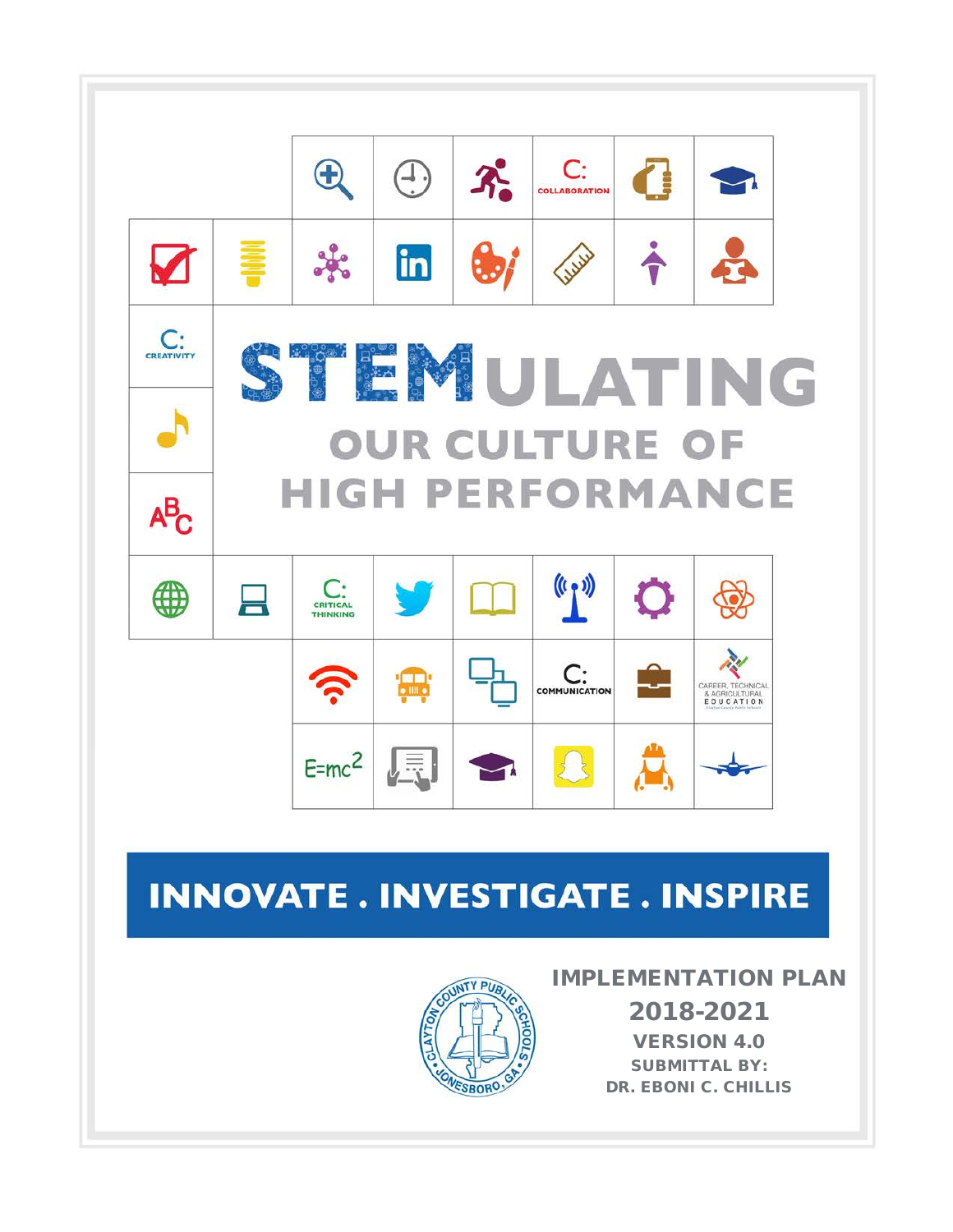### **Contributors**

Dr. Morcease Beasley

Dr. Eboni C. Chillis

Dr. Tonya D. Clarke

Wayne Clayton

Janetta Greenwood

Kristie Heath

Dr. Ebony Lee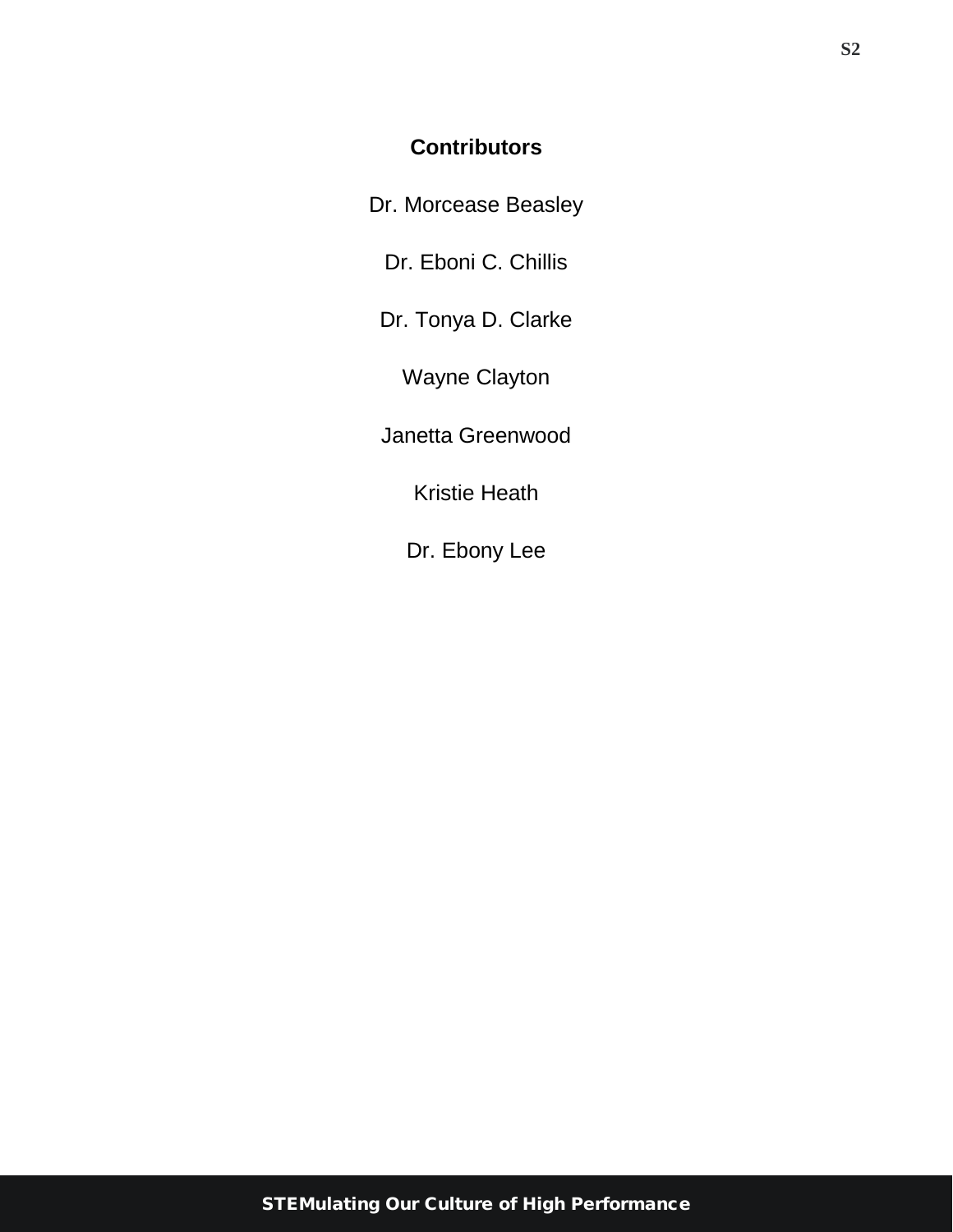### **Table of Contents**

| Sources: Clayton County Public Schools, Atlanta Public Schools and DeKalb County |
|----------------------------------------------------------------------------------|
|                                                                                  |
|                                                                                  |
|                                                                                  |
|                                                                                  |
|                                                                                  |
|                                                                                  |
|                                                                                  |
|                                                                                  |
|                                                                                  |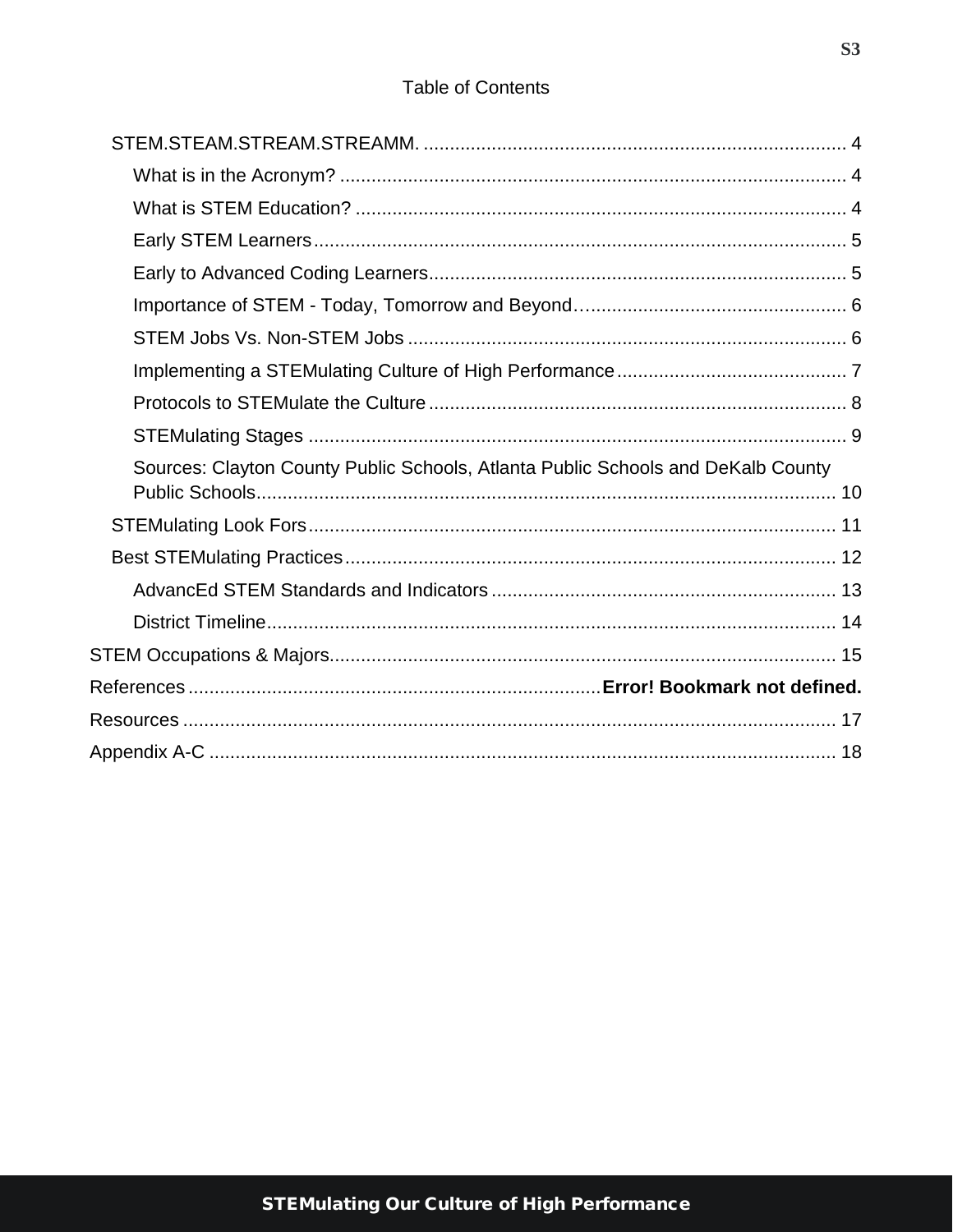# <span id="page-3-0"></span>STEM.STEAM.STREAM.STREAMM.

### <span id="page-3-1"></span>**What is in the Acronym?**

**STEM** – Science, Technology, Engineering and Mathematics. Whether you integrate the "A" for Arts, the "R" for Research, or an additional "M" for Manufacturing, the areas of STEM education may change, but the philosophy remains the same.

STEM is a philosophy, grounded primarily in the solution of problems from a multi-faceted and inter-disciplinary perspective. However, it should not just cater to the science, technology, engineering, or math aspects of a student's education. A well-thought out STEMbased approach to education includes the integration of all subject matter that may be brought to bear on problems, such as the environmental, social, regulatory, technical, legal, institutional, political, and economic aspects. This is how engineers solve problems large and small every day, and for this reason engineering and its study is an important part of any STEM culture (Roman, 2012). In the perfect STEM world, all the subjects would be blended.

## <span id="page-3-2"></span>**What is STEM Education?**

STEM Education is a mindset. STEM is a way of thinking, communicating, processing, acquiring, reflecting, and applying knowledge during a rigorous instructional lesson connected to the real world or in one's daily life. It takes the individual skills and concepts that students learn in Science, Technology, Engineering, and Mathematics and assimilates them within other disciplines that also include Social Studies, Literature, Fine Arts, World Languages, and Career, Technology and Agricultural Education. STEM Education is more than just presentation and dissemination of information and cultivation of techniques. A process for teaching and learning offers students opportunities to make sense of the world and take charge of their learning, rather than learning isolated bits and pieces of content (education.com). STEMulating education is a culture.

| <b>Characteristics of a STEMulating Culture</b> |                                      |                         |                          |
|-------------------------------------------------|--------------------------------------|-------------------------|--------------------------|
|                                                 |                                      |                         |                          |
| <b>STEM Teacher</b>                             | <b>STEM Student</b>                  | <b>STEM Environment</b> | <b>STEM Community</b>    |
| Relevancy                                       | <b>Collaborators</b>                 | Engagement              | Partnership              |
| Rigor                                           | Communicators                        | Energy                  | Perspectives             |
| <b>Relationships</b>                            | Creators                             | Experiences             | Preparedness             |
| <b>Real-world Problems</b>                      | <b>Critical Thinkers</b>             | Eagerness               | Participation            |
| <b>Innovation Spaces</b>                        |                                      |                         |                          |
| <b>Maker Space</b>                              | Collaboration Cafe $\leftrightarrow$ | Design Lab              | <b>Innovation Center</b> |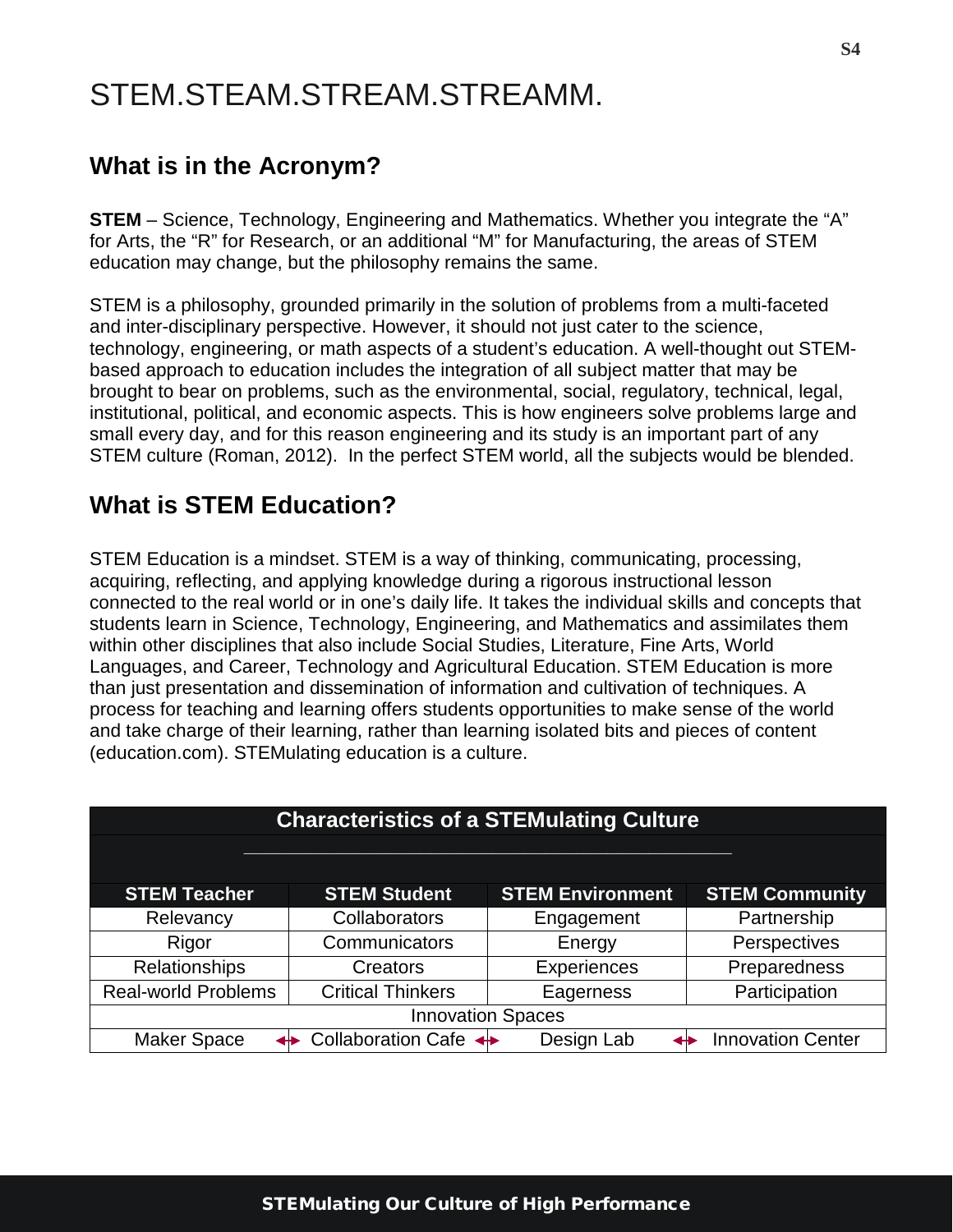A STEM culture requires well-structured lessons which are challenging (complex but not impossible!) and rooted in the real world. It also calls for active engagement, reflective thinking, problem solving, strategic reasoning, academic and technical communication. Cultivating a STEM culture requires a community of stakeholders who are committed to behaving as critical thinkers by demonstrating a willingness to be introspective as well as perceptive. These critical thinkers must be willing to question ideas, challenge assumptions, explore concepts, examine points of view, and analyze implications. A STEM Educator purposefully assists in developing these behaviors that lead to deeper understanding and better application of information. STEMulating a culture of high performance sets an expectation that our students will be fully equipped to explore, understand, and apply the knowledge and skills learned in the classroom. In turn, students will be well prepared to compete, *live, work, play*, and advance in our global society.

### <span id="page-4-0"></span>**Early STEM Learners**

All children are born with the need and desire to connect with those around them. Neuroscience tells us that brain development unfolds rapidly in the first three years of life, and that social and emotional development begins in the earliest days of life. When children feel secure in their relationships and have their needs met in responsive and consistent ways, they begin forming strong social and emotional foundations (U.S. Department of Education, 2016). The importance of promoting active science, technology, engineering, and math (STEM) learning for our youngest children encourages the process of inquiry that is integral to the way young children naturally learn.

Young children explore, ask questions, and discuss their findings. When first grade learners gathered around a sand table, "students become engrossed with the sand, some marbles, and rulers, and soon, with the help of a few guiding questions, they are learning principles of physical science" (MacPherson, 2014). Our youngest students have the gift for exploration and experimentation already. When those natural impulses are matched with fundamental science concepts and instruction in inquiry methods such as controls, communication, and record keeping, students gain a solid foundation in science that can help them move ahead and excel in STEM fields. There are practical ways to integrate a STEMulating culture for our Early Learners - consider establishing a campaign that begins in K-2 called early STEM Innovators (Chillis, 2016). Utilize "Tips Sheets" to provide fun, concrete resources and recommendations for families, caregivers, and infant, toddler, and preschool educators on easy ways to incorporate STEM concepts and vocabulary into everyday routines, and suggestions for activities to engage young children in STEM (U.S. Department of Education, 2016).

### <span id="page-4-1"></span>**Early to Advanced Coding Learners**

Coding or computer programming is the act of using languages to instruct a computer to perform functions. Coding, in the simplest of terms, is telling a computer what you want it to do, which involves typing in systematic commands for the computer to follow. Computers are not clever things; however, they are very obedient. They will do exactly what you want them to do, so long as you tell them how to do it correctly. Learning to code has been likened to learning a foreign language, or perhaps more specifically a family of foreign languages (Spaces., 2016). If students are exposed to coding and it is treated as a form of communication (a language) - Literacy+, then students develop structured and creative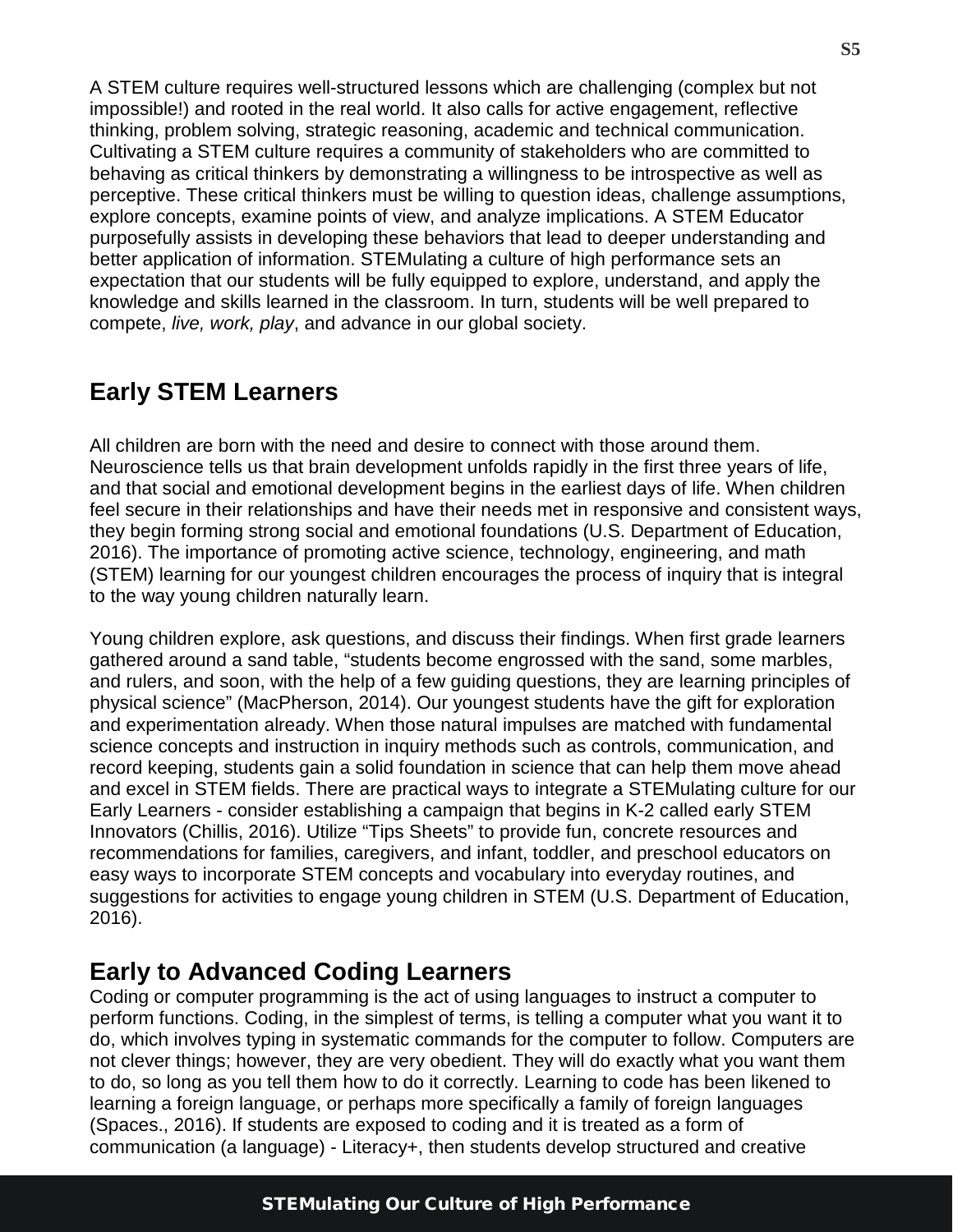thinking skills. Students gradually program their brain to break every problem down to bits and understand better. You start thinking logically and this gives rise to more creative solutions (Entrepreneur, 2017). Coding allows programmers to think logically about a problem. Once students start learning how to code, they stop giving up on other difficult situations. Repetition is embraced and students start trying over and over again to solve problems and to make predictions. Learning a programming language will also teach students how to learn in a methodical, self-structured way (Academy Cube, 2017). Students become persistent because they know there is always a solution. This is a learning-skill, career-skill and life-skill.

### <span id="page-5-0"></span>**Importance of STEM -** *Today, Tomorrow and Beyond…*

![](_page_5_Figure_2.jpeg)

*Sources: U.S Bureau of Labor Statistics, U.S. Department of Commerce – Economics and Statistics Administration*

## <span id="page-5-1"></span>**STEM Jobs Vs. Non-STEM Jobs**

**Table 1:** Average Hourly Earnings of Full-Time Privates Wage & Salary Workers in STEM Occupations by Educational Attainment, 2015: OCE calculations using Current Population Survey public-use microdata.

|                          | <b>Average Hourly Earnings</b> |                 | <b>Difference</b> |                |
|--------------------------|--------------------------------|-----------------|-------------------|----------------|
|                          | <b>STEM</b>                    | <b>Non-STEM</b> | <b>Dollars</b>    | <b>Percent</b> |
| High School Diploma/Less | \$27.53                        | \$16.21         | \$11.32           | 69.8%          |
| Some College/Associate   | \$30.79                        | \$19.09         | \$11.70           | 61.3%          |
| Degrees                  |                                |                 |                   |                |
| Bachelor's Degree Only   | \$39.28                        | \$28.34         | \$10.94           | 38.6%          |
| <b>Graduate Degree</b>   | \$45.37                        | \$35.16         | \$10.21           | 29.0%          |

#### STEMulating Our Culture of High Performance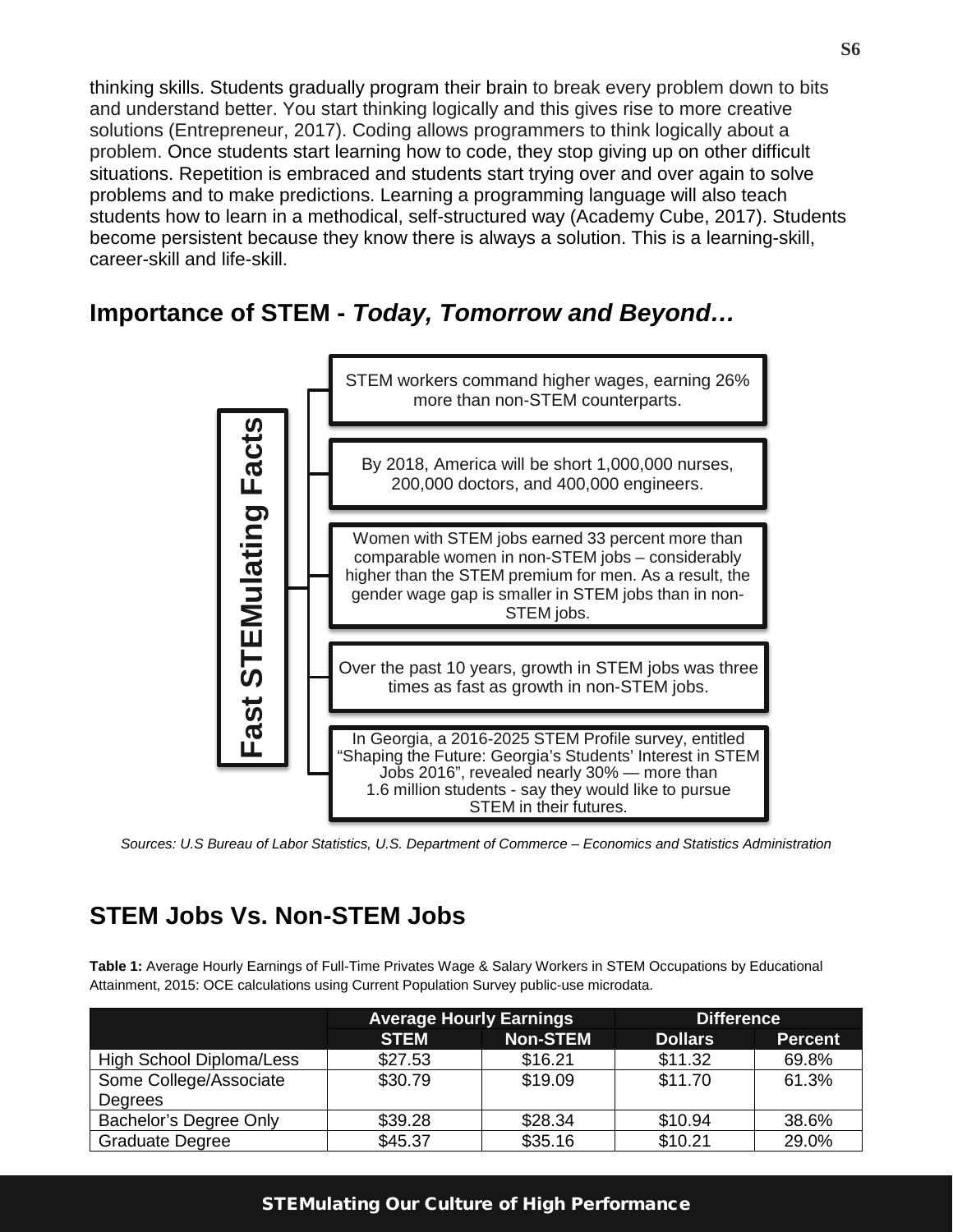### <span id="page-6-0"></span>**Implementing a STEMulating Culture of High Performance**

The implementation of a STEM Culture requires individuals that value the sciences, technology, engineering, and mathematics and the relationship of these areas to all content or subject areas. The Clayton County Public Schools has chosen to ensure our STEM Approach is not considered as an "add on" or "another initiative." Our STEM Approach is that of infusing STEM into all content/subject areas and across all grade levels. As shared on page 4, a STEM Education is a mindset. The mindset is a way of thinking, communicating, processing, acquiring, reflecting, and applying knowledge and making real world connections or in one's daily life.

A Culture of High Performance is one in which the adults and students work collaboratively to ensure every student is successful as he/she meets and exceed grade-level content standards. Additionally, the students are prepared for college and careers with skills that will contribute to high levels of critical thought, productivity, and that will result in increased opportunities for a higher quality of life. The adults and students work from a set of standards or expectations of what students should know (content) and be able to do (skills). However, while the standards are the starting point, they are not an end in themselves. The adults and students should then work to apply the content and skills well beyond the classroom whether in a local, state, national or international context. STEM becomes the vehicle wherein the knowledge morphs into relevant experiences and applications with implications for daily living that are explored within varying contexts.

The expectations and experiences are enhanced with appropriately aligned instructional resources that afford students various ways to develop and apply STEM Thinking. To this end, a STEM Culture of High Performance is one that is sufficiently and appropriately infused with instructional resources that are used by both adults and students to develop and apply 21<sup>st</sup> Century skills that results in increased student achievement with more students ready for college and career.

*~ Dr. Morcease Beasley CEO/Superintendent of Schools*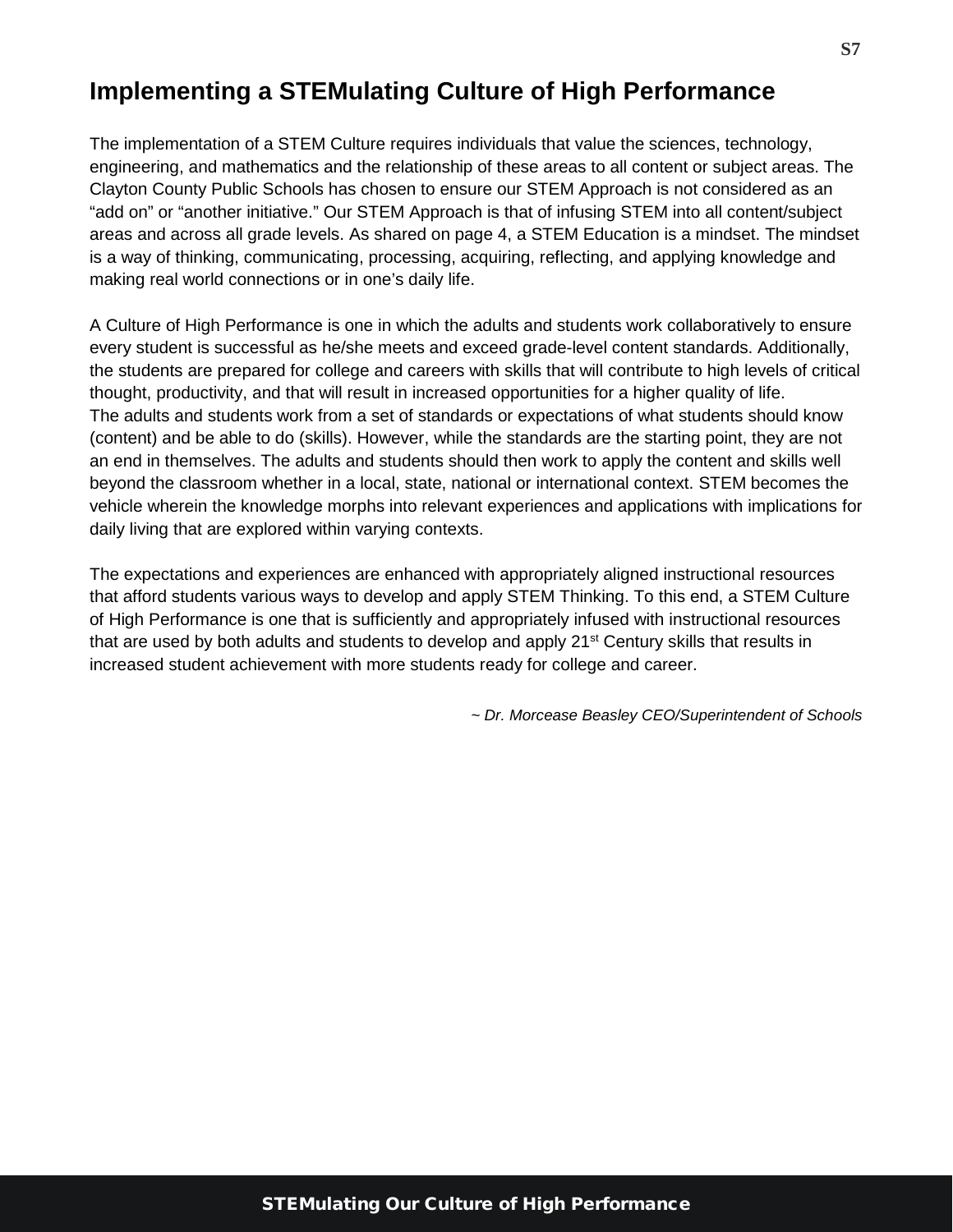### <span id="page-7-0"></span>**Protocols to STEMulate the Culture**

School system administrators supporting schools interested in pursuing Science, Technology, Engineering, and Mathematics (STEM) or Science, Technology, Engineering, Arts and Mathematics (STEAM) Certification (school or program) should consider the following protocols to assess their readiness to submit an application to AdvancED and/or the Georgia Department of Education (GADOE).

#### **Step 1: Initial Contact**

A district level administrator (eboni.chillis@clayton.k12.ga.us) should contact AdvancEd STEM Office or Georgia STEM at the Georgia Department of Education (GADOE) to discuss the interested schools, the process protocols, and convening a meeting to discuss the STEM School/Program Certification process with district administrators.

#### **Step 2: Convene District Administrators**

The interested school district convenes the administrators of all schools for a presentation from the AdvancEd/GADOE regarding the STEM/STEAM School Certification process. This meeting should be held with the STEM Director/Coordinator (eboni.chillis@clayton.k12.ga.us - Interim).

#### **Step 3: Assemble a STEM Team**

The school district assembles a district level **STEM/STEAM Team** who will work with the interested schools and be the review team that informs the state of the progress of each school working on certification. This team should be comprised of district level math, science, instructional technology, and CTAE individuals. It is strongly recommended that the STEM Team visit at least one of the schools that have already received certification.

#### **Step 4: Certified Schools Visit**

It is strongly recommended that the schools that are working on certification send a team to visit at least one of the schools that have already received certification.

#### **Step 5: Pre-Application Visit**

When the district level STEM Team feels a school is ready for certification, they will contact the STEM Director/Coordinator to inform the state AdvancEd Certifiers or GADOE Representatives to schedule a pre-visit.

**Step 6:** Application Submission Readiness (see Resources). There are no costs for STEM/STEAM Certification.

#### **Step 7: STEM Visitation Team**

Once the application has been submitted and accepted, AdvancEd/GADOE will assemble a STEM Visitation Team who will schedule the date for a site visit to confirm that the school has met the criteria for certification. The STEM Director/Coordinator will work directly with school sites for a successfully STEM/STEAM certification process.

#### **Step 8: Visitation Discussion**

After the visit, the state visitation team meets to discuss the school application and compare it with the observations made during the visit and will make a decision as to whether the certification criteria have been met – STEM School/Program Certification!

#### **Step 9: STEM Certification**

AdvancEd/GADOE will contact the school principal to let them know if certification will be awarded. AdvancEd/GADOE and the school will work together to determine the press release and designation banner/certificate.

#### **Step 10: Revisit**

The school will be revisited every five years to determine if they will continue to hold the STEM/STEAM Certification status.

#### STEMulating Our Culture of High Performance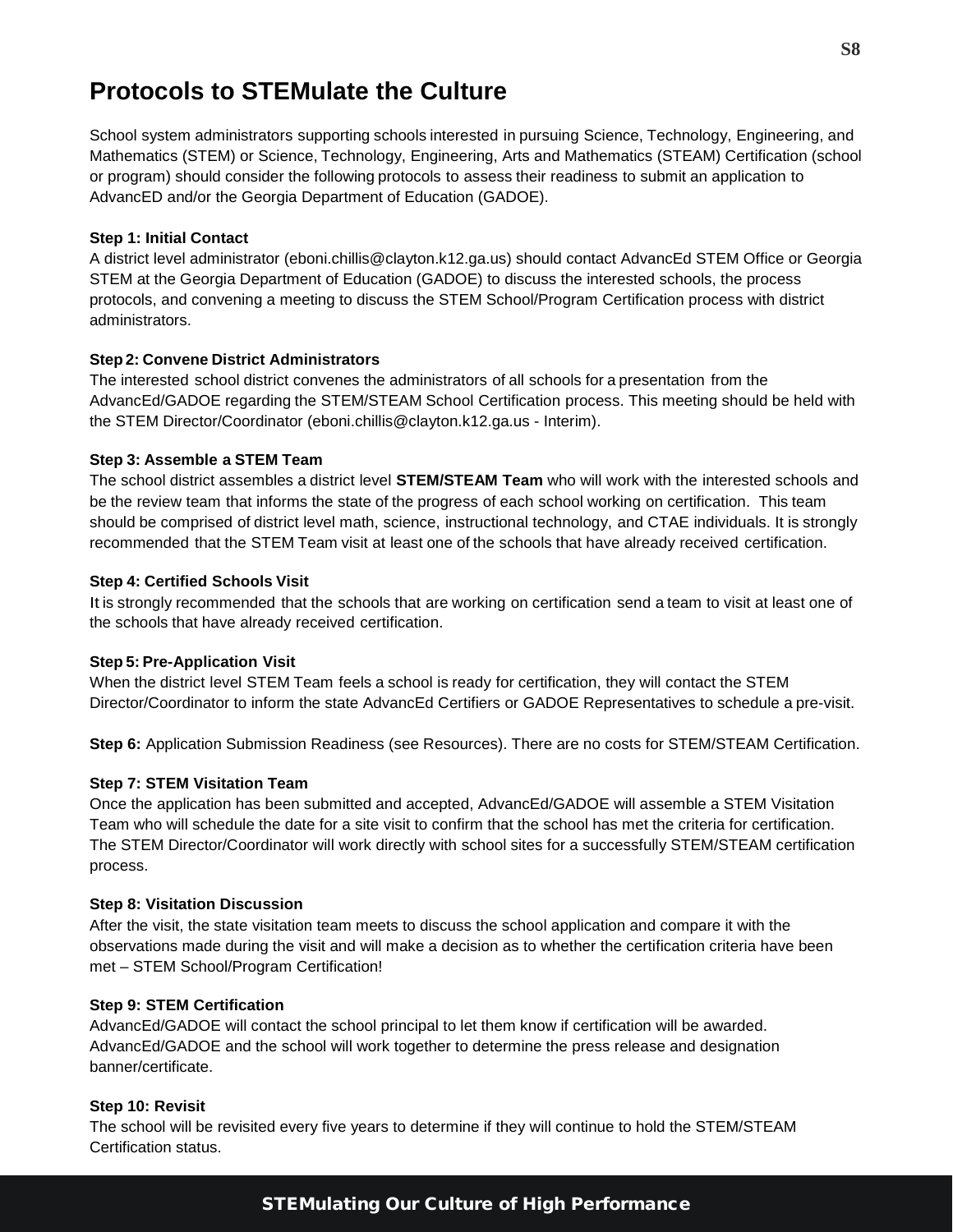## <span id="page-8-0"></span>**STEMulating Stages**

| Stage $#1 -$<br><b>STEMulating</b>                                                                                                                                                                     | Stage $#2 -$<br><b>Early STEMulating</b>                                                                                                                                                               | Stage $#3 -$<br><b>Implementation of a STEMulating</b>                                                                                                                                                                       |
|--------------------------------------------------------------------------------------------------------------------------------------------------------------------------------------------------------|--------------------------------------------------------------------------------------------------------------------------------------------------------------------------------------------------------|------------------------------------------------------------------------------------------------------------------------------------------------------------------------------------------------------------------------------|
| ~ Think-Tanks & Planning                                                                                                                                                                               | <b>Implementation Plans</b>                                                                                                                                                                            | <b>Culture of High Performance</b>                                                                                                                                                                                           |
| Creates a Coding and<br>$\bullet$<br>Programming Club or<br>curriculum experience.<br>Continue building teacher<br>$\bullet$<br>capacity in core content<br>areas (i.e. mathematics,<br>science, ELA). | Continues to expand Coding<br>$\bullet$<br>and Programming Clubs, and<br>there is participation in local,<br>state, and national<br>competitions as part of the<br>Literacy+ curriculum<br>experience. | Implements a Coding or<br>$\bullet$<br>Programming Pathway:<br>Computer Science,<br>Programming, Information<br>Support and Services, Internet<br>of Things, Game Design, Web<br>and Digital Design, and Web<br>Development. |
| Teach the Units of Study<br>$\bullet$<br>(Project-Based Learning-<br>PBL).                                                                                                                             | Continue building teacher<br>$\bullet$<br>capacity in core content areas<br>(i.e. mathematics, science,<br>ELA).                                                                                       | Continue building teacher<br>capacity in core content areas<br>(i.e. mathematics, science,<br>ELA).                                                                                                                          |
| Finalize STEM vision and<br>$\bullet$<br>culture core values.<br>Develop and execute<br>$\bullet$<br>annual STEM<br>Implementation Plan with                                                           | Teach the Units of Study<br>$\bullet$<br>(Interdisciplinary lessons or<br>thematic PBL Units) and create<br>performance based<br>assessments.                                                          | Teach the Units of Study<br>$\bullet$<br>(Interdisciplinary lessons or<br>thematic PBL Units) and utilize<br>performance based<br>assessments.                                                                               |
| input from school<br>community and partners.<br>Principal meets at least<br>$\bullet$                                                                                                                  | Develop and execute annual<br>$\bullet$<br><b>STEM Implementation Plan</b><br>with input from school<br>community and partners.                                                                        | Modifying the units of study to<br>$\bullet$<br>integrate STEM PBL units<br>(Interdisciplinary lessons or                                                                                                                    |
| monthly with STEM Team<br>to guide and monitor<br>progress.                                                                                                                                            | Principal meets bi-weekly with<br>$\bullet$<br>STEM Team to guide and<br>monitor progress.                                                                                                             | thematic lessons).<br>Develop and execute annual<br>STEM Implementation Plan                                                                                                                                                 |
| STEM team meets bi-<br>$\bullet$<br>weekly to plan ensure<br>execution of<br>Implementation Plan.                                                                                                      | STEM team meets bi-weekly to<br>$\bullet$<br>plan ensure execution of<br>Implementation Plan.                                                                                                          | with input from school<br>community and partners.<br>Principal meets bi-weekly with<br>$\bullet$                                                                                                                             |
| Principal and Team visit<br>$\bullet$<br>at least two exemplary<br>STEM schools.                                                                                                                       | Principal and Team visit at<br>٠<br>least two exemplary<br>STEM/STEAM schools.                                                                                                                         | STEM Lead and STEM Team<br>to guide and monitor progress.<br>STEM team meets bi-weekly to<br>$\bullet$<br>plan ensure execution of                                                                                           |
| Full staff is engaged in<br>$\bullet$<br>STEM planning and<br>discussions at least<br>monthly.                                                                                                         | Full staff is engaged in STEM<br>$\bullet$<br>discussions and activities at<br>least monthly.                                                                                                          | Implementation Plan.<br>Principal and Team visit at<br>least two exemplary STEM                                                                                                                                              |
| Begin teacher<br>professional learning in<br>STEM practices (i.e.                                                                                                                                      | Continue teacher professional<br>$\bullet$<br>learning in STEM practices (i.e.<br>project-based learning,<br>problem-based learning,                                                                   | schools.<br>Full staff is engaged in STEM<br>$\bullet$<br>discussions and activities at                                                                                                                                      |
| project-based learning,<br>problem-based learning,<br>inquiry-based instruction).                                                                                                                      | inquiry-based instruction).<br>STEM teachers plan together<br>$\bullet$                                                                                                                                | least monthly.<br>Continue teacher professional                                                                                                                                                                              |
| Team and STEM<br>$\bullet$<br>teachers attend STEM<br>related conferences and<br>workshops.                                                                                                            | weekly.<br><b>STEM Team and teachers</b><br>attend STEM related<br>conferences and workshops.                                                                                                          | learning in STEM practices (i.e.<br>project-based learning,<br>problem-based learning,<br>inquiry-based instruction).                                                                                                        |
| Identify key business and<br>$\bullet$<br>post-secondary partners<br>for STEM advisory board<br>and assistance with<br>planning projects.                                                              | Engage key business and post-<br>secondary partners for STEM<br>advisory board and assistance<br>with planning projects.                                                                               | STEM teachers plan together<br>$\bullet$<br>at least weekly.<br><b>STEM Team and teachers</b><br>attend STEM related<br>conferences and workshops                                                                            |
| Identify STEM curriculum<br>$\bullet$<br>options and projects.                                                                                                                                         | Implement off-the-shelf<br>$\bullet$<br>curriculum as a supplement to<br>units of study and through                                                                                                    | Engage key business and post-<br>secondary partners for STEM.                                                                                                                                                                |

Specials/Connections/CTAE.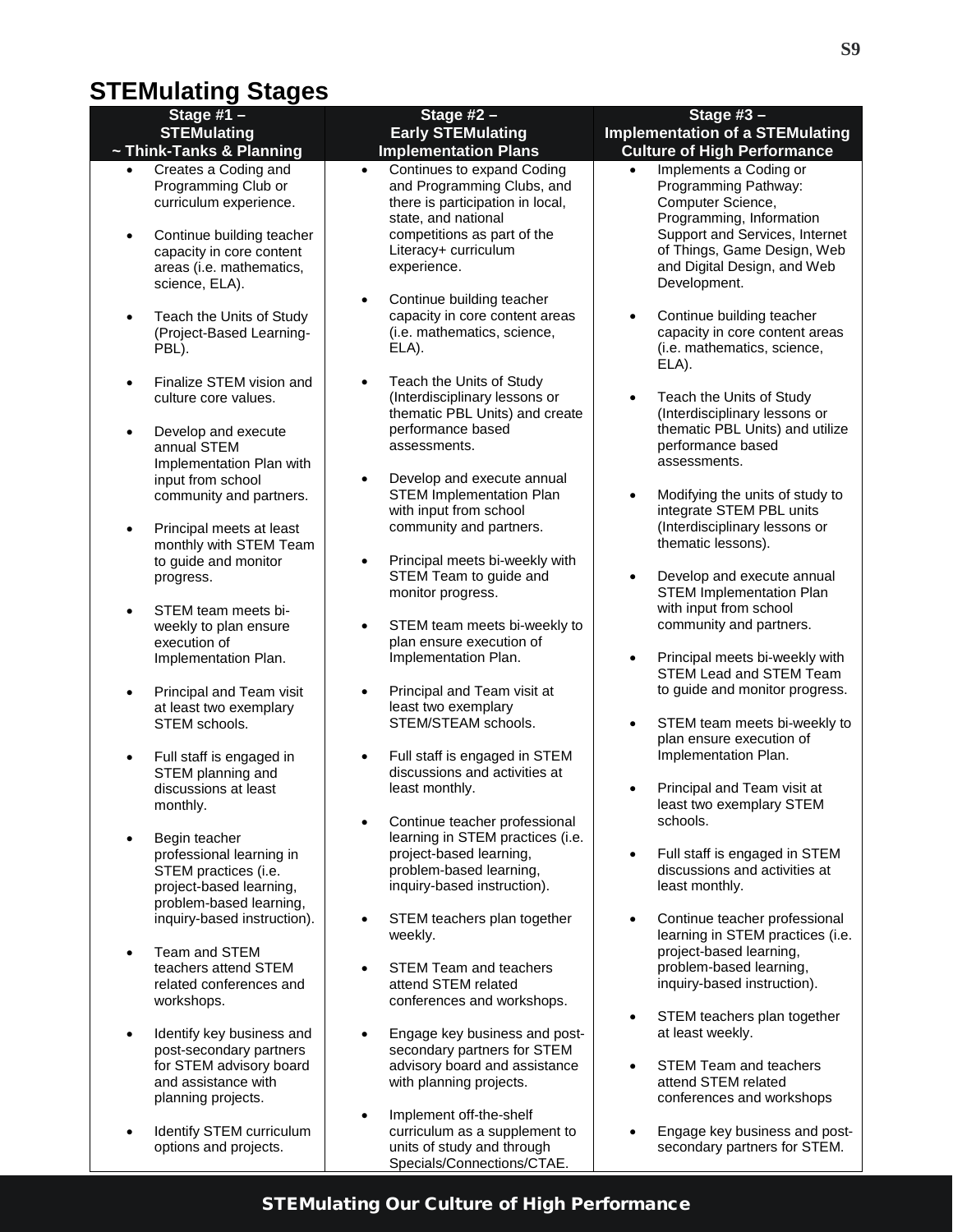<span id="page-9-0"></span>

| Stage #1 $-$<br><b>STEMulating</b><br>~ Think-Tanks & Planning                                                                                                                                                                                                                                                          | Stage $#2 -$<br><b>Early STEMulating</b><br><b>Implementation Plans</b>                                                                                                                                                                                                                                                                                                                                                                                                                                                                                                                                                                                                                                                                                                                                                                                                                                                   | Stage $#3 -$<br><b>Implementation of a STEMulating</b><br><b>Culture of High Performance</b>                                                                                                                                                                                                                                                                                                                                                                                                                                                                                                                                                                                                                                                                                                                                                                                                                                                                                                                                                                                                                                                                                                                                                                                                                                                                                                                                                                                                                                                                            |
|-------------------------------------------------------------------------------------------------------------------------------------------------------------------------------------------------------------------------------------------------------------------------------------------------------------------------|---------------------------------------------------------------------------------------------------------------------------------------------------------------------------------------------------------------------------------------------------------------------------------------------------------------------------------------------------------------------------------------------------------------------------------------------------------------------------------------------------------------------------------------------------------------------------------------------------------------------------------------------------------------------------------------------------------------------------------------------------------------------------------------------------------------------------------------------------------------------------------------------------------------------------|-------------------------------------------------------------------------------------------------------------------------------------------------------------------------------------------------------------------------------------------------------------------------------------------------------------------------------------------------------------------------------------------------------------------------------------------------------------------------------------------------------------------------------------------------------------------------------------------------------------------------------------------------------------------------------------------------------------------------------------------------------------------------------------------------------------------------------------------------------------------------------------------------------------------------------------------------------------------------------------------------------------------------------------------------------------------------------------------------------------------------------------------------------------------------------------------------------------------------------------------------------------------------------------------------------------------------------------------------------------------------------------------------------------------------------------------------------------------------------------------------------------------------------------------------------------------------|
| <b>Execute STEM activities</b><br>$\bullet$<br>at least twice per<br>semester (e.g. STEM<br>day, STEM Challenges,<br><b>STEM Competitions).</b><br>Develop space and<br>$\bullet$<br>equipment plan for an<br>innovative STEM Lab(s).<br>Identify success<br>$\bullet$<br>indicators and establish<br>progress targets. | Establish at least one STEM<br>$\bullet$<br>lab for use by all STEM<br>teachers as an innovative<br>maker-space.<br>Develop and execute the<br>$\bullet$<br>school's annual STEM<br>Implementation Plan, with a<br>focus on:<br>Recruiting and<br>$\circ$<br>retaining STEM<br>Educators.<br>Recruiting and enrolling<br>$\circ$<br>students in the STEM<br>program (MS/HS).<br><b>Execute STEM</b><br>$\circ$<br>activities at least twice<br>per semester (e.g.<br>STEM day, STEM<br>Challenges, STEM<br>Competitions).<br>Tracking progress<br>$\circ$<br>indicators for<br>accountability<br>purposes.<br>Continuing to provide<br>$\circ$<br>professional learning<br>on STEM instructional<br>strategies.<br>Students participating<br>$\circ$<br>in STEM-related<br>visioning experiences<br>and competitions.<br>Reviewing and<br>$\circ$<br>improving STEM<br>systems, processes<br>and procedures as<br>needed. | advisory board and assistance<br>$\bullet$<br>with planning projects<br>Implement off-the-shelf<br>$\bullet$<br>curriculum as a supplement to<br>units of study and through<br>Specials/Connections/CTAE.<br>Enhance and maximize STEM<br>$\bullet$<br>lab as an innovation center,<br>incubator, maker-space for use<br>by all STEM teachers and<br>students.<br>Execute the school's annual<br>$\bullet$<br>STEM Implementation Plan,<br>with a focus on:<br>Recruiting and<br>$\circ$<br>retaining, and building<br>capacity of STEM<br>Educators.<br>Recruiting and enrolling<br>$\circ$<br>students in the STEM<br>program (MS/HS)<br>Providing professional<br>$\circ$<br>learning on STEM<br>instructional strategies<br>for new teachers.<br>Presenting at STEM<br>$\circ$<br>conferences.<br>Students participating<br>$\circ$<br>in STEM-related<br>fieldtrip experiences<br>and competitions.<br>Students participating<br>$\circ$<br>in internships and/or<br>capstone projects (HS<br>only).<br>Tracking progress<br>O<br>indicators for<br>accountability.<br>Reviewing and<br>$\circ$<br>improving STEM<br>systems, processes<br>and procedures as<br>needed.<br>Requesting official<br>$\circ$<br><b>STEM</b> evaluation from<br><b>District STEM Support</b><br>Team.<br>Completing and<br>$\circ$<br>submitting application<br>to AdvancED/GADOE<br>for STEM certification<br>visit.<br>Receive certification!<br>$\circ$<br>Completing and<br>$\circ$<br>submitting application<br>to AdvancED/GADOE<br>for recertification every<br>five (5) years. |
|                                                                                                                                                                                                                                                                                                                         | Sources: Clayton County Public Schools, Atlanta Public Schools and DeKalb County Public Schools                                                                                                                                                                                                                                                                                                                                                                                                                                                                                                                                                                                                                                                                                                                                                                                                                           |                                                                                                                                                                                                                                                                                                                                                                                                                                                                                                                                                                                                                                                                                                                                                                                                                                                                                                                                                                                                                                                                                                                                                                                                                                                                                                                                                                                                                                                                                                                                                                         |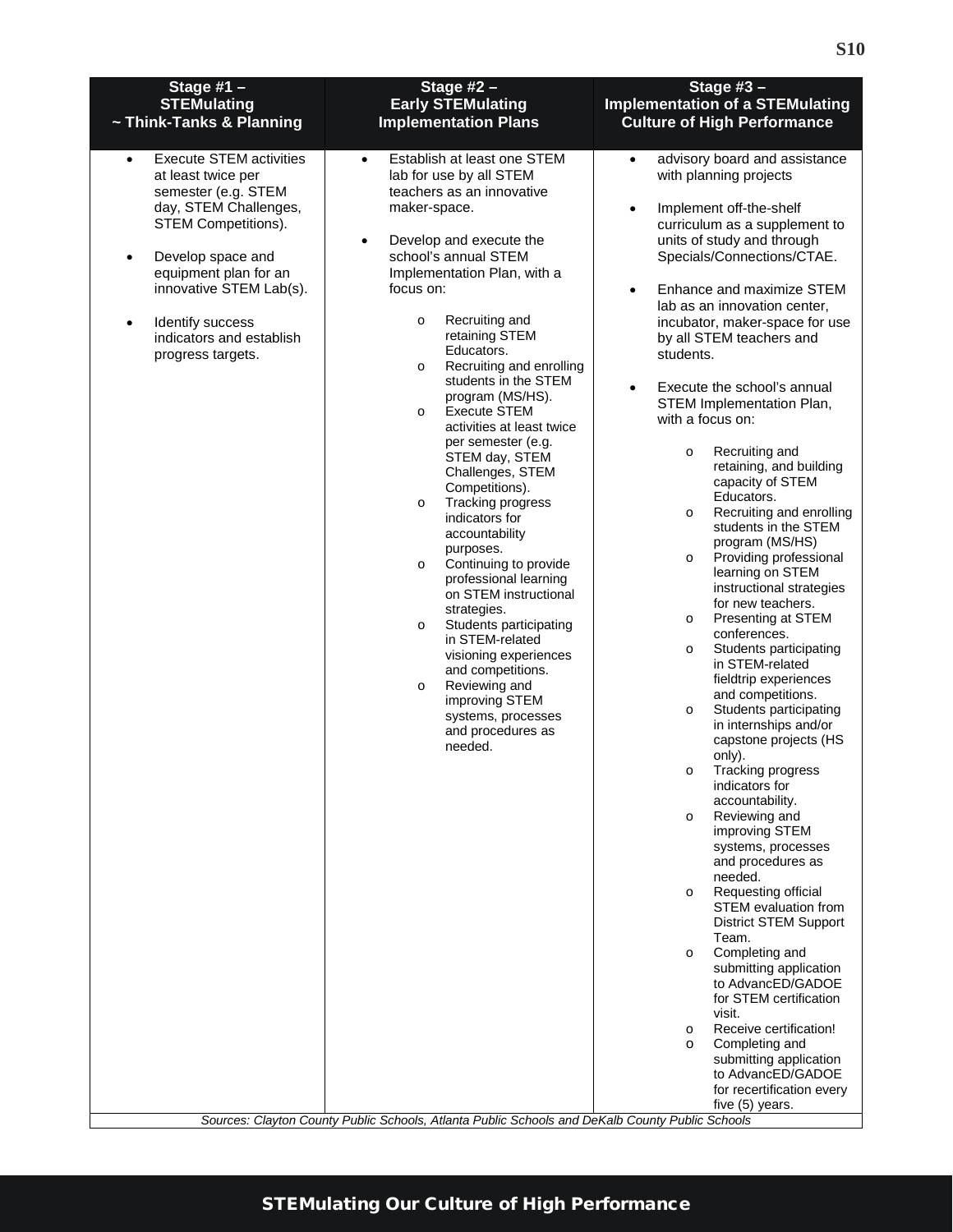## <span id="page-10-0"></span>**STEMulating Look Fors**

| Look For #1<br><b>STEM Embeddedness</b> |                                                     |                                |  |  |
|-----------------------------------------|-----------------------------------------------------|--------------------------------|--|--|
| <b>Assess &amp; Address:</b>            |                                                     |                                |  |  |
| Is STEM evident in every                | Is STEM built into our strategic                    | Do we turn the "STEM switch"   |  |  |
| classroom and every hallway?            | plans?                                              | on and off?                    |  |  |
|                                         |                                                     |                                |  |  |
|                                         | Look For #2<br><b>Learner-centric Environments</b>  |                                |  |  |
| <b>Assess &amp; Address:</b>            |                                                     |                                |  |  |
| Is STEM learning reserved for           | Do students and teachers                            | Do classrooms look, sound,     |  |  |
| special activities and spaces,          | report similar perspectives and                     | and feel active and engaged?   |  |  |
| or is it the norm for most              | experiences regarding learning                      |                                |  |  |
| classrooms?                             | activities?                                         |                                |  |  |
|                                         | Look For #3                                         |                                |  |  |
|                                         | <b>Stakeholder Engagement</b>                       |                                |  |  |
| <b>Assess &amp; Address:</b>            |                                                     |                                |  |  |
| Which voices influence STEM             | Do students and teachers have                       | Does a representative group of |  |  |
| decision-making?                        | ongoing opportunities to                            | stakeholders meet to support   |  |  |
|                                         | engage with STEM                                    | and sustain the STEM           |  |  |
|                                         | practitioners?                                      | program?                       |  |  |
|                                         |                                                     |                                |  |  |
|                                         | <b>Look For #4</b><br><b>Program Sustainability</b> |                                |  |  |
| <b>Assess &amp; Address:</b>            |                                                     |                                |  |  |
| What is the trajectory of our           | What would be the impact if                         | What are our measures of       |  |  |
| STEM program?                           | was not here?                                       | success?                       |  |  |
|                                         |                                                     |                                |  |  |
| <u>Plan</u><br>ACt<br>Study<br>Do       |                                                     |                                |  |  |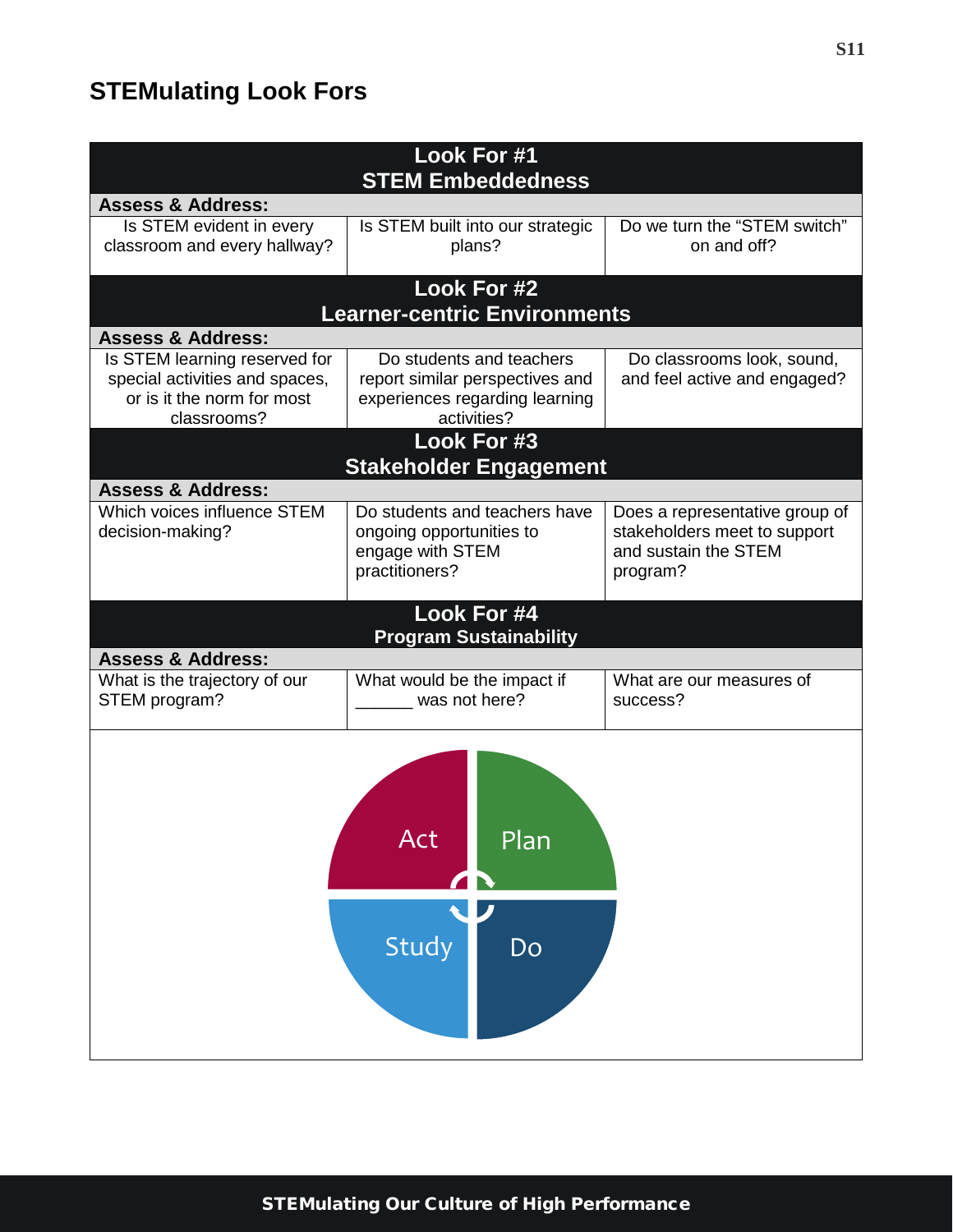### <span id="page-11-0"></span>**Best STEMulating Practices**

STEM education may be implemented at all grade levels (i.e. elementary, middle and high school) STEM education is based on rigorous curriculum that integrates subjects (e.g. math and science) as opposed to teaching them separately in isolation. STEM teachers plan and work collaborative as a team to deliver instruction that is driven by innovation, real-world problem solving, exploratory, and student-centered development of creative ideas and solutions. STEM education is not a prescribed curriculum, but a combination of several researched-based best practices proven to improve student achievement through:

- STEM certification the **whole school** (all students participate in the STEM program), or for a **program**  within the school (cohorts of students are taught by STEM teachers)
- $\checkmark$  Curriculum and professional development that is customized to meet the needs of the STEM Culture
- $\checkmark$  Purposeful preparation for STEM/STEAM certification usually takes 2 3 years
- $\checkmark$  Interdisciplinary instruction
- $\checkmark$  Problem and project-based learning
- $\checkmark$  Inquiry-based learning
- $\checkmark$  Collaborative learning
- $\checkmark$  Identification of STEM students who are collaboratively grouped
- **100% of STEM teachers** certified in a STEM content area (i.e. mathematics, science, technology or a career cluster)
- $\checkmark$  School community (e.g. staff, parents, business partners) meeting to determine commitment to STEM
- $\checkmark$  Teacher professional learning that is on-going and in content areas (i.e. mathematics, science, technology, or a career cluster)
- $\checkmark$  High schools that have STEM education incorporated with a state-approved career cluster (i.e. agricultural science, biotechnology, computer science, engineering & technology, healthcare science, or food & nutrition science)
- $\checkmark$  Laboratory investigations
- $\checkmark$  Designated a STEM lab(s)
- $\checkmark$  STEM teachers who collaborate and integrate lessons in science and mathematics, utilizing instructional technology and real world projects
- $\checkmark$  Research projects
- $\checkmark$  Real-world experiences via work-based or community-service based learning opportunities
- $\checkmark$  Advance Placement (AP), International Baccalaureate (IB), college Dual Enrollment programs, and Career, Technical and Agricultural Education (CTAE)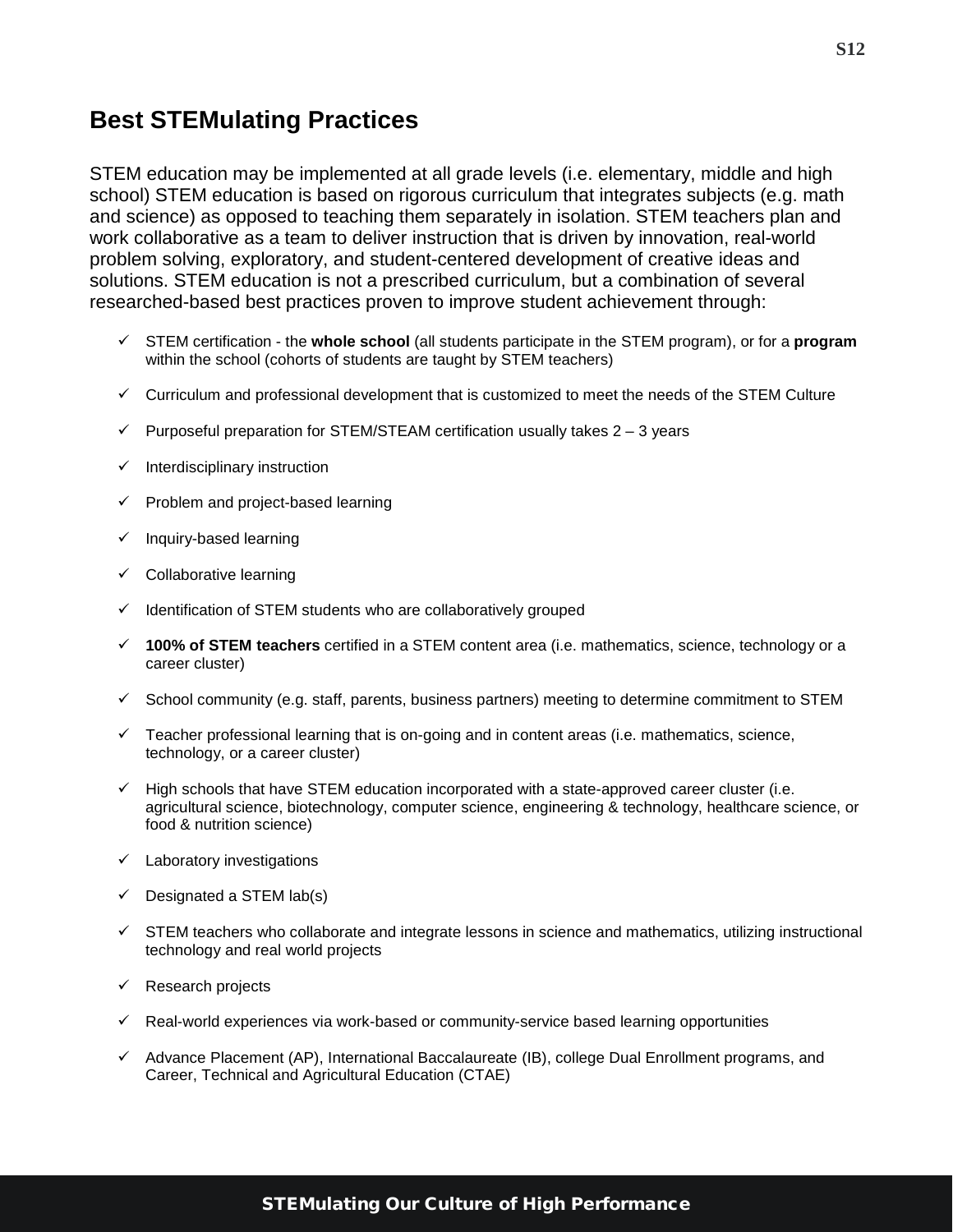## <span id="page-12-0"></span>**AdvancEd STEM Standards and Indicators**

#### **Overview**

AdvancED STEM Certification provides a proven, research-based framework and criteria from which to assess and validate the quality, rigor and substance of STEM educational programs. Through this certification protocol, institutions and programs build awareness, increase expectations and demonstrate a commitment and ability to deliver high-quality STEM education. AdvancED STEM Certification is a mark of STEM distinction and excellence for those institutions that are granted the certification.

#### **AdvancED STEM Certification:**

- $\checkmark$  Combines a data-driven internal review process and an external diagnostic review process to provide educators with detailed findings and a clear roadmap to stimulate and sustain dramatic improvement.
- $\checkmark$  Demonstrates a school's ongoing commitment and capacity to prepare students for STEM fields of study and work.
- $\checkmark$  Communicates to postsecondary business and industry leaders that the school is committed to driving higher levels of student achievement.
- $\checkmark$  Requires STEM school leadership to engage stakeholders in an honest and continual evaluation of policies, strategies and learning conditions in order to achieve desired outcomes.

#### **AdvancED STEM Standard and Indicators**

**STANDARD:** STEM students have the skills, knowledge, and thinking strategies that prepare them to be innovative, creative, and systematic problem-solvers in STEM fields of study and work.

#### **STEM LEARNERS**

- ST1.1 The STEM school/program supports non-traditional student participation through outreach to groups often underrepresented in STEM program areas.
- ST1.2 Students work independently and collaboratively in an inquiry-based learning environment that encourages finding creative solutions to authentic and complex problems.
- ST1.3 Students are empowered to personalize and self-direct their STEM learning experiences supported by STEM educators who facilitate their learning.
- ST1.4 Students use technology resources to conduct research, demonstrate creative and critical thinking, and communicate and work collaboratively.
- ST1.5 Students demonstrate their learning through performance-based assessments and express their conclusions through elaborated explanations of their thinking.

#### **STEM EDUCATORS**

- ST1.6 The interdisciplinary problem-based curriculum includes a focus on real world applications.
- ST1.7 STEM educators collaborate as an interdisciplinary team to plan, implement, and improve integrated STEM learning experiences.
- ST1.8 STEM learning outcomes demonstrate students' STEM literacy necessary for the next level of STEM learning and for post- secondary and workforce readiness.
- ST1.9 STEM teachers and leaders participate in a continuous program of STEM-specific professional learning.

#### **STEM EXPERIENCES**

- ST1.10 Community, post-secondary, business/industry partners and/or families actively support and are engaged with teachers and students in the STEM program.
- ST1.11 Students are supported in their STEM learning through adult-world connections and extended day opportunities.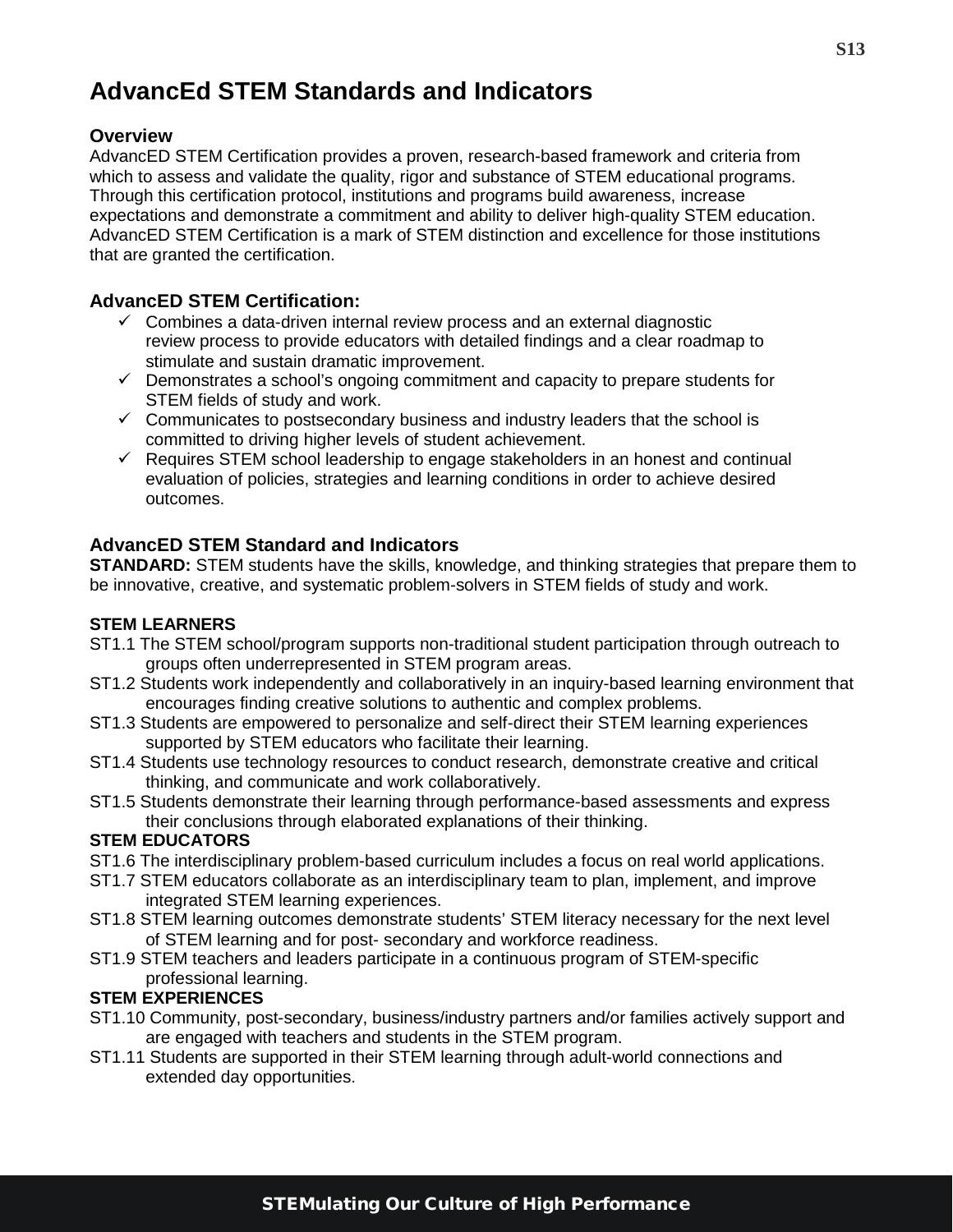## <span id="page-13-0"></span>**District Timeline**

| Goals                                                         | <b>Objectives</b>                                                                                                                                                                                                                                                                                                                                                                                                                                                                                    | Responsible                                                           |
|---------------------------------------------------------------|------------------------------------------------------------------------------------------------------------------------------------------------------------------------------------------------------------------------------------------------------------------------------------------------------------------------------------------------------------------------------------------------------------------------------------------------------------------------------------------------------|-----------------------------------------------------------------------|
| Establish a unifying district<br>STEM approach                | Create a STEMulating Culture of High<br>1.<br>Performance print materials, website, social<br>media, and evidence of STEM<br>practices/experiences PBL, interdisciplinary<br>units, STEM Clubs, Robotics, STEM<br>Competition, etc.<br>Expose School Leadership to STEM<br>2.<br>Experiences, i.e. Hands-On STEM activity,<br>Leadership STEM Expeditions, Professional<br>Development opportunities.<br>3. Establish cohorts of school teams pursuing<br>STEM program or STEM School Certification. | All stakeholders, STEM<br>Coordinator and<br><b>Business Partners</b> |
| Communicate to all<br>stakeholders the importance<br>of STEM  | <b>STEMulating informational sessions</b><br>1.<br>STEMulating website, videos, print materials,<br>2.<br>etc.<br>STEM Fest, Science Fair, Math Olympiad<br>3.<br>and/or Fine Arts Showcases<br>STEM Competitions (domestic/international).<br>4.<br><b>STEM Visioning Experiences</b><br>5.<br>6. STEM Partnerships<br>7.<br><b>Summer Enrichment Camps</b><br>Develop a STEMulating International Exchange<br>8.<br>Program                                                                        | All stakeholders, STEM<br>Coordinator and<br><b>Business Partners</b> |
| Identify STEM Team to<br>support schools                      | Identify STEM needs and recruit team members<br>1.<br>to serve on the STEM Team by March 2018.<br>Project members include representation from<br>various departments who are responsible for<br>coordinating efforts for successful<br>implementation.<br>2. Establish regular STEM Team meetings and<br>objectives to support schools.                                                                                                                                                              | All stakeholders, STEM<br>Coordinator, CIA and<br>Administrators      |
| Create a STEM Budget                                          | Supports STEM curriculum, staffing, training,<br>1.<br>professional development, visioning.<br>experiences, supplies and equipment for school<br>pursing STEM Certifications and those that<br>have attained STEM certification.                                                                                                                                                                                                                                                                     | Superintendent of<br>Schools/CEO and CFO                              |
| <b>Evaluate and Assess</b><br><b>Effectiveness</b>            | Collaborate with power-users to identify<br>1.<br>milestones and benchmark, and other collected<br>artifacts and evidence of growth.<br>Liaise with AdvancED and GADOE STEM<br>2.<br>Certifiers.                                                                                                                                                                                                                                                                                                     | STEM Team, STEM<br>Coordinator and<br>Administrators                  |
| <b>Build STEM Capacity</b>                                    | 1.<br>Train and certify: (1) Assistant Superintendent,<br>STEM/CTAE, Science and Math Coordinators<br>and (3) Principals (ES, MS and HS) to become<br>certified: AdvancED STEM Certifiers.                                                                                                                                                                                                                                                                                                           | In-progress                                                           |
| <b>STEM Goal</b>                                              | 100% of CCPS Schools STEM is part of the culture<br>or STEM Certified (Program/School) - 2023.                                                                                                                                                                                                                                                                                                                                                                                                       | All stakeholders                                                      |
| Communicate progress of<br>actions and monitor<br>frequently. | 1.<br>Initiate frequent communication checkpoints and<br>communicate finding; take corrective actions as<br>needed. *Cycle of continuous improvement.<br>Schools will provide quarterly written updates to<br>2.<br>Assistant Superintendents; take or recommend<br>corrective actions as needed.                                                                                                                                                                                                    | Assistant<br>Superintendents,<br>Principals, STEM<br>Coordinator      |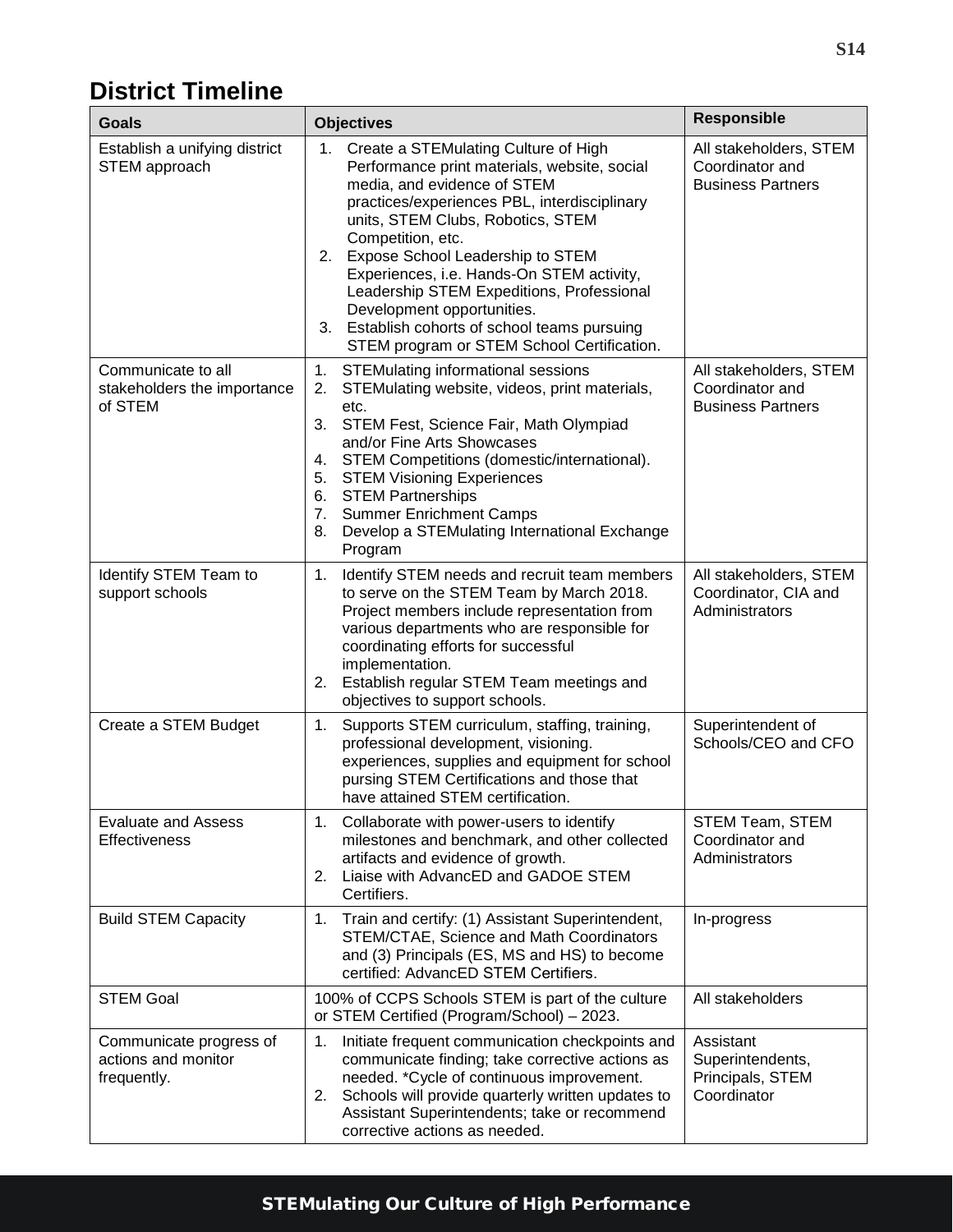# **STEM Occupations & Majors**

<span id="page-14-0"></span>

| COMPUTER AND MATH OCCUPATIONS                       |                                                                   |
|-----------------------------------------------------|-------------------------------------------------------------------|
| <b>COMPUTER SCIENTISTS AND SYSTEMS</b>              | MISCELLANEOUS MATHEMATICAL SCIENCE                                |
| <b>ANALYSTS</b>                                     | <b>OCCUPATIONS</b>                                                |
| <b>COMPUTER PROGRAMMERS</b>                         | <b>MATHEMATICIANS</b>                                             |
| <b>COMPUTER SOFTWARE ENGINEERS</b>                  | OPERATIONS RESEARCH ANALYSTS                                      |
| <b>COMPUTER SUPPORT SPECIALISTS</b>                 | <b>STATISTICIANS</b>                                              |
| DATABASE ADMINISTRATORS                             | NETWORK AND COMPUTER SYSTEMS                                      |
|                                                     | <b>ADMINISTRATORS</b>                                             |
| <b>ACTUARIES</b>                                    | NETWORK SYSTEMS AND DATA                                          |
|                                                     | <b>COMMUNICATIONS ANALYSTS</b>                                    |
|                                                     | <b>ENGINEERING AND SURVEYING OCCUPATIONS</b>                      |
| SURVEYORS, CARTOGRAPHERS, AND                       | <b>MATERIALS ENGINEERS</b>                                        |
| <b>PHOTOGRAMMETRISTS</b>                            |                                                                   |
| AEROSPACE ENGINEERS                                 | <b>MECHANICAL ENGINEERS</b>                                       |
| <b>AGRICULTURAL ENGINEERS</b>                       | MINING AND GEOLOGICAL ENGINEERS,                                  |
|                                                     | <b>INCLUDING MINING SAFETY ENGINEERS</b>                          |
| <b>BIOMEDICAL ENGINEERS</b>                         | <b>NUCLEAR ENGINEERS</b>                                          |
| <b>CHEMICAL ENGINEERS</b>                           | PETROLEUM ENGINEERS                                               |
| <b>CIVIL ENGINEERS</b>                              | <b>ENGINEERS, ALL OTHER</b>                                       |
| <b>COMPUTER HARDWARE ENGINEERS</b>                  | <b>DRAFTERS</b>                                                   |
| ELECTRICAL AND ELECTRONIC ENGINEERS                 | ENGINEERING TECHNICIANS, EXCEPT DRAFTERS                          |
| <b>ENVIRONMENTAL ENGINEERS</b>                      | SURVEYING AND MAPPING TECHNICIANS                                 |
| INDUSTRIAL ENGINEERS, INCLUDING HEALTH              | <b>SALES ENGINEERS</b>                                            |
| AND SAFETY                                          |                                                                   |
| MARINE ENGINEERS AND NAVAL ARCHITECTS               |                                                                   |
|                                                     |                                                                   |
|                                                     |                                                                   |
|                                                     | PHYSICAL AND LIFE SCIENCES OCCUPATIONS                            |
| AGRICULTURAL AND FOOD SCIENTISTS                    | PHYSICAL SCIENTISTS, ALL OTHER                                    |
| <b>BIOLOGICAL SCIENTISTS</b>                        | AGRICULTURAL AND FOOD SCIENCE<br><b>TECHNICIANS</b>               |
| <b>CONSERVATION SCIENTISTS AND</b>                  | <b>BIOLOGICAL TECHNICIANS</b>                                     |
| <b>FORESTERS</b>                                    |                                                                   |
| <b>MEDICAL SCIENTISTS</b>                           | <b>CHEMICAL TECHNICIANS</b>                                       |
| ASTRONOMERS AND PHYSICISTS                          | <b>GEOLOGICAL AND PETROLEUM TECHNICIANS</b>                       |
| ATMOSPHERIC AND SPACE SCIENTISTS                    | <b>NUCLEAR TECHNICIANS</b>                                        |
| CHEMISTS AND MATERIALS SCIENTISTS                   | OTHER LIFE, PHYSICAL, AND SOCIAL SCIENCE                          |
|                                                     | <b>TECHNICIANS</b>                                                |
| <b>ENVIRONMENTAL SCIENTISTS AND</b>                 |                                                                   |
| <b>GEOSCIENTISTS</b>                                |                                                                   |
|                                                     |                                                                   |
| COMPUTER AND INFORMATION SYSTEMS<br><b>MANAGERS</b> | <b>STEM MANAGERIAL OCCUPATIONS</b><br><b>ENGINEERING MANAGERS</b> |
| NATURAL SCIENCES MANAGERS                           |                                                                   |
|                                                     |                                                                   |
|                                                     | <b>STEM UNDERGRADUATE MAJORS</b>                                  |
| COMPUTER AND INFORMATION SYSTEMS                    | <b>COMPUTER MAJORS</b><br><b>COMPUTER SCIENCE</b>                 |
| COMPUTER PROGRAMMING AND DATA<br><b>PROCESSING</b>  | <b>INFORMATION SCIENCES</b>                                       |
| COMPUTER ADMINISTRATION MANAGEMENT<br>AND SECURITY  | <b>COMPUTER NETWORKING AND</b><br><b>TELECOMMUNICATIONS</b>       |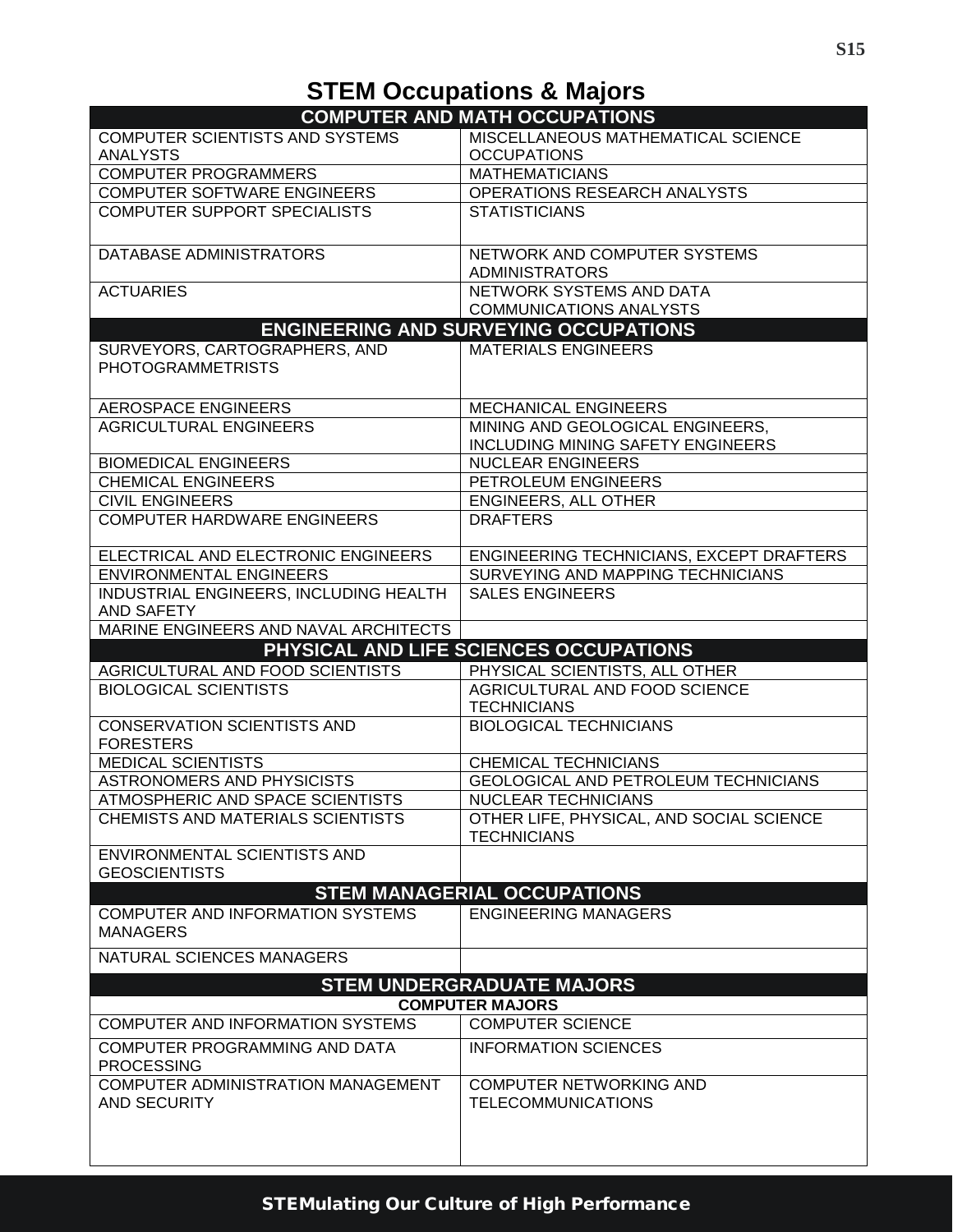| <b>MATH MAJORS</b>                                                   |                                                       |  |  |
|----------------------------------------------------------------------|-------------------------------------------------------|--|--|
| <b>MATHEMATICS</b>                                                   | STATISTICS AND DECISION SCIENCE                       |  |  |
| MATHEMATICS AND COMPUTER SCIENCE                                     | <b>APPLIED MATHEMATICS</b>                            |  |  |
| <b>ENGINEERING MAJORS</b>                                            |                                                       |  |  |
| <b>GENERAL ENGINEERING</b>                                           | <b>ENVIRONMENTAL ENGINEERING</b>                      |  |  |
| <b>AEROSPACE ENGINEERING</b>                                         | <b>GEOLOGICAL AND GEOPHYSICAL ENGINEERING</b>         |  |  |
| <b>BIOLOGICAL ENGINEERING</b>                                        | NDUSTRIAL AND MANUFACTURING ENGINEERING               |  |  |
| ARCHITECTURAL ENGINEERING                                            | MATERIALS ENGINEERING AND MATERIALS<br><b>SCIENCE</b> |  |  |
| <b>BIOMEDICAL ENGINEERING</b>                                        | <b>MECHANICAL ENGINEERING</b>                         |  |  |
| <b>CHEMICAL ENGINEERING</b>                                          | METALLURGICAL ENGINEERING                             |  |  |
| <b>CIVIL ENGINEERING</b>                                             | MINING AND MINERAL ENGINEERING                        |  |  |
| <b>COMPUTER ENGINEERING</b>                                          | NAVAL ARCHITECTURE AND MARINE<br><b>ENGINEERING</b>   |  |  |
| ELECTRICAL ENGINEERING                                               | <b>NUCLEAR ENGINEERING</b>                            |  |  |
| <b>ENGINEERING MECHANICS PHYSICS AND</b><br><b>SCIENCE</b>           | ELECTRICAL ENGINEERING TECHNOLOGY                     |  |  |
| PETROLEUM ENGINEERING                                                | INDUSTRIAL PRODUCTION TECHNOLOGIES                    |  |  |
| MISCELLANEOUS ENGINEERING                                            | MECHANICAL ENGINEERING RELATED<br><b>TECHNOLOGIES</b> |  |  |
| <b>ENGINEERING TECHNOLOGIES</b>                                      | MISCELLANEOUS ENGINEERING TECHNOLOGIES                |  |  |
| <b>ENGINEERING AND INDUSTRIAL</b><br><b>MANAGEMENT</b>               |                                                       |  |  |
|                                                                      | PHYSICAL SCIENCE AND LIFE SCIENCE MAJORS              |  |  |
| <b>ANIMAL SCIENCES</b>                                               | <b>GENETICS</b>                                       |  |  |
| <b>FOOD SCIENCE</b>                                                  | <b>MICROBIOLOGY</b>                                   |  |  |
| PLANT SCIENCE AND AGRONOMY                                           | PHARMACOLOGY                                          |  |  |
| SOIL SCIENCE                                                         | <b>PHYSIOLOGY</b>                                     |  |  |
| <b>ENVIRONMENTAL SCIENCE</b>                                         | ZOOLOGY                                               |  |  |
| <b>BIOLOGY</b>                                                       | MISCELLANEOUS BIOLOGY                                 |  |  |
| <b>BIOCHEMICAL SCIENCES</b>                                          | <b>NUTRITION SCIENCES</b>                             |  |  |
| <b>BOTANY</b>                                                        | <b>NEUROSCIENCE</b>                                   |  |  |
| MOLECULAR BIOLOGY                                                    | COGNITIVE SCIENCE AND BIOPSYCHOLOGY                   |  |  |
| PHYSICAL SCIENCES                                                    | <b>GEOLOGY AND EARTH SCIENCE</b>                      |  |  |
| ASTRONOMY AND ASTROPHYSICS                                           | <b>GEOSCIENCES</b>                                    |  |  |
| <b>ATMOSPHERIC SCIENCES AND</b>                                      | <b>OCEANOGRAPHY</b>                                   |  |  |
| <b>METEOROLOGY</b>                                                   |                                                       |  |  |
| <b>CHEMISTRY</b>                                                     | <b>PHYSICS</b>                                        |  |  |
| NUCLEAR, INDUSTRIAL RADIOLOGY, AND<br><b>BIOLOGICAL TECHNOLOGIES</b> |                                                       |  |  |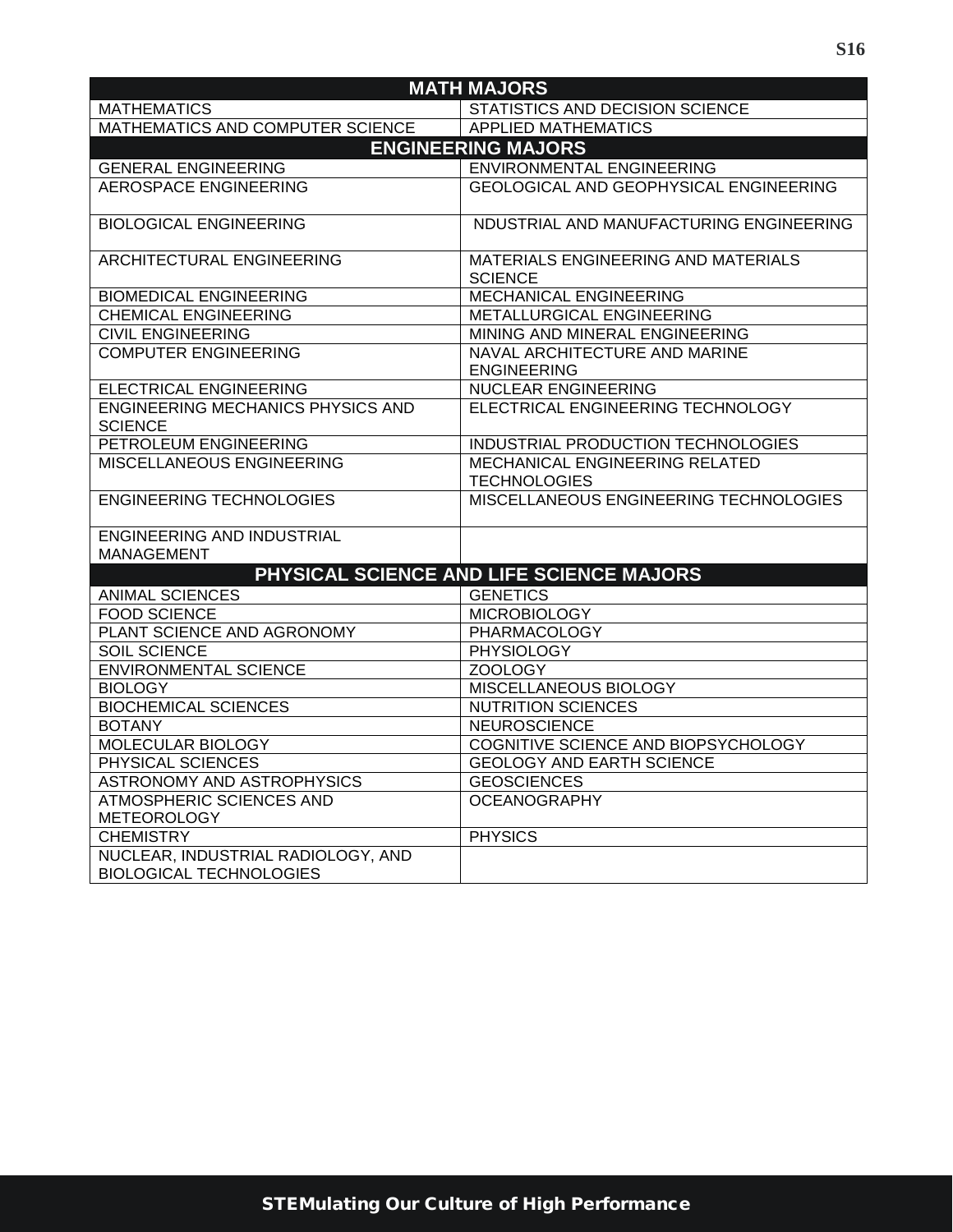### **References**

- Academy Cube. (2017). 10 Reasons Why You Should Learn at Least One Programming Language. Available at [http://www.academy-cube.com/10-reasons-why-you-should-learn-at-least-one](http://www.academy-cube.com/10-reasons-why-you-should-learn-at-least-one-programming-language/)[programming-language/](http://www.academy-cube.com/10-reasons-why-you-should-learn-at-least-one-programming-language/)
- Chillis, E.C. (2016). "Making STEM Appeal to Girls." SmartBrief. Available at http://smartbrief.com/original/2016/11/making-stem-appeal-girls
- Entrepreneur (2017). #3 Reasons Why Everyone Should Learn Programming. Available at https://www.entrepreneur.com/article/289248
- Roman, H. (2012). "The Importance of STEM". Journal of the Illinois Association for Gifted Children. Available at http://www.edisonmuckers.org/the-importance-of-stem/
- MacPherson, E. (2014). "The Importance of STEM Education for K-2 Learners." Available at http://www.gettingsmart.com/2014/08/importance-stem-education-k-2-learners
- Noonan, R. (2017) "STEM Jobs: 2017 Update." U.S. Department of Commerce: Economics and Statistics Administration, Office of Chief Economist. Available at http://www.esa.doc.gov/sites/default/files/stem-jobs-2017-update.pdf
- Spaces.(2016) "What is Coding and Why is it so Important? Available at https://www.spacesworks.com/the-importance-of-coding/

### **Resources**

<span id="page-16-0"></span>AdvancED STEM Certification Frequently Asked Questions (FAQ). Available at [http://www.advanc](http://www.advanc-ed.org/services/stem-certification/advanced-stem-certification-frequently-asked-questions-faq)[ed.org/services/stem-certification/advanced-stem-certification-frequently-asked-questions-faq](http://www.advanc-ed.org/services/stem-certification/advanced-stem-certification-frequently-asked-questions-faq)

Code.Org Quotes,<https://code.org/quotes>

Fact Sheet: Advancing Active STEM Education for Our Youngest Learners. Available at https://obamawhitehouse.archives.gov/the-press-office/2016/04/21/fact-sheet-advancing-active-stemeducation-our-youngest-learners

Education.Com. Available at https://www.education.com/reference/article/what-stem-educationscience-technology/

Georgia Department of Labor STEM Careers 2024 and Hot Careers 2024. Available at https://explorer.gdol.ga.gov/gsipub/index.asp?docid=356

Georgia STEM (GADOE). Available at http://stemgeorgia.org/

Let's Talk, Read, and Doing about STEM? U.S. Department of Education. Available at https://www2.ed.gov/about/inits/ed/earlylearning/talk-read-sing/index.html

STEMulating Our Culture of High Performance website. Available at http://www.clayton.k12.ga.us/resources/s\_t\_e\_mulating\_our\_culture\_of\_high\_performance

#### STEMulating Our Culture of High Performance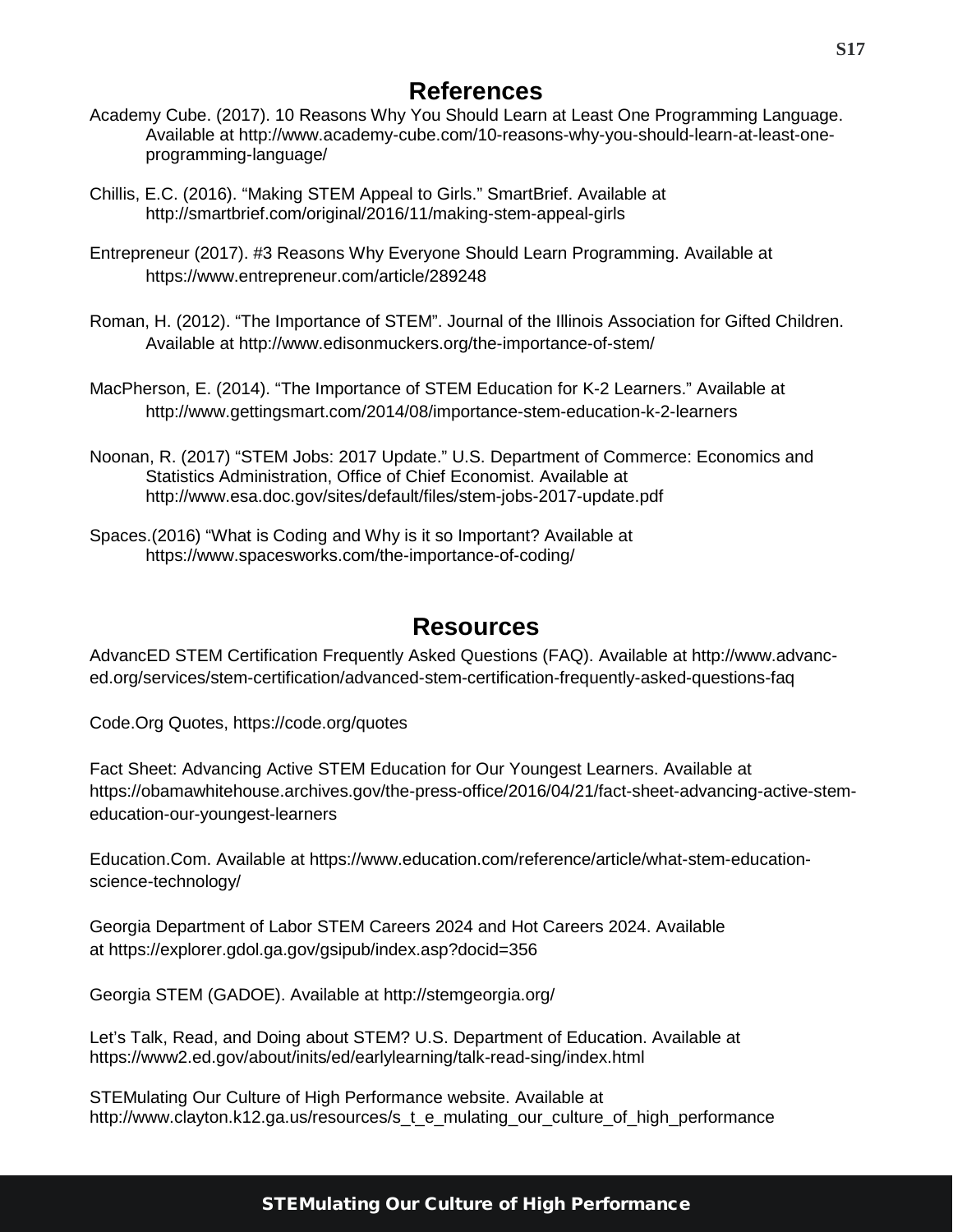# **Appendix A-C**

<span id="page-17-0"></span>

|                                 | <b>Elementary School Feeders to Middle School</b>         |
|---------------------------------|-----------------------------------------------------------|
| <b>Anderson Elementary</b>      | Adamson Middle, Forest Park Middle, Morrow MS             |
| <b>Brown Elementary</b>         | Mundy's Mill Middle, Pointe South Middle                  |
| <b>Callaway Elementary</b>      | Kendrick Middle                                           |
| <b>Church Street Elementary</b> | North Clayton Middle, Riverdale Middle                    |
| <b>East Clayton Elementary</b>  | <b>Adamson Middle</b>                                     |
| <b>Edmonds Elementary</b>       | <b>Forest Park Middle</b>                                 |
| <b>Fountain Elementary</b>      | Babb Middle, Sequoyah Middle                              |
| <b>Harper Elementary</b>        | Sequoyah Middle                                           |
| Hawthorne Elementary            | Lovejoy Middle, Mundy's Mill Middle                       |
| <b>Haynie Elementary</b>        | Babb Middle, Sequoyah Middle                              |
| Huie Elementary                 | <b>Forest Park Middle</b>                                 |
| <b>Jackson Elementary</b>       | Jonesboro Middle, Roberts Middle                          |
| Kemp Primary/ Elementary        | Lovejoy Middle, Mundy's Mill Middle, Pointe South Middle, |
|                                 | White Academy 6-8                                         |
| <b>Kilpatrick Elementary</b>    | Jonesboro Middle, Sequoyah Middle                         |
| King Elementary                 | North Clayton Middle, Riverdale Middle, Sequoyah Middle   |
| Lake City Elementary            | <b>Babb Middle</b>                                        |
| Lake Ridge Elementary           | Kendrick Middle, Riverdale Middle                         |
| Lee Street Elementary           | Jonesboro Middle, Mundy's Mill Middle                     |
| <b>Marshall Elementary</b>      | Adamson Middle, Morrow Middle                             |
| <b>McGarrah Elementary</b>      | Morrow Middle, Rex Mill Middle                            |
| <b>Morrow Elementary</b>        | Babb Middle, Morrow Middle                                |
| Mt. Zion Primary/Elementary     | Jonesboro Middle, Rex Mill Middle, Roberts Middle         |
| Northcutt Elementary            | North Clayton Middle                                      |
| <b>Oliver Elementary</b>        | North Clayton Middle, Riverdale Middle                    |
| Pointe South Elementary         | Kendrick Middle, Pointe South Middle                      |
| Riverdale Elementary            | Riverdale Middle, Sequoyah Middle                         |
| River's Edge Elementary         | White Academy Middle                                      |
| <b>Smith Elementary</b>         | Adamson Middle                                            |
|                                 | Rex Mill Middle                                           |
| <b>Suder Elementary</b>         | Jonesboro Middle, Roberts Middle                          |
|                                 | Mundy's Mill Middle, Point South Middle                   |
| <b>Swint Elementary</b>         | Jonesboro Middle, Kendrick Middle, Pointe South Middle    |
| <b>Tara Elementary</b>          | Jonesboro Middle                                          |
| <b>West Clayton Elementary</b>  | North Clayton Middle                                      |
| White Academy Elementary        | Lovejoy Middle, White Academy Middle                      |

| <b>Middle School Feeders to High Schools</b> |                                                 |  |
|----------------------------------------------|-------------------------------------------------|--|
| Adamson Middle                               | Morrow High                                     |  |
| Babb Middle                                  | Forest Park High                                |  |
| <b>Forest Park Middle</b>                    | Forest Park High                                |  |
| Jonesboro Middle                             | Jonesboro High, Mt. Zion High                   |  |
| <b>Kendrick Middle</b>                       | Riverdale High, Jonesboro High                  |  |
| Lovejoy Middle                               | Lovejoy High, Mundy's Mill High                 |  |
| <b>Morrow Middle</b>                         | Morrow High, Mount Zion High                    |  |
| Mundy's Mill Middle                          | Jonesboro High, Lovejoy High, Mundy's Mill High |  |
| North Clayton Middle                         | North Clayton High                              |  |
| Pointe South Middle                          | Mundy's Mill High, Riverdale High               |  |
| <b>Rex Mill Middle</b>                       | Morrow High, Mt. Zion High                      |  |
| Riverdale Middle                             | Drew High School, Riverdale High                |  |
| Roberts Middle                               | Jonesboro High, Mt. Zion High                   |  |
| Sequoyah Middle                              | Drew High School, Forest Park High              |  |
| White Academy 6-8                            | Lovejoy High                                    |  |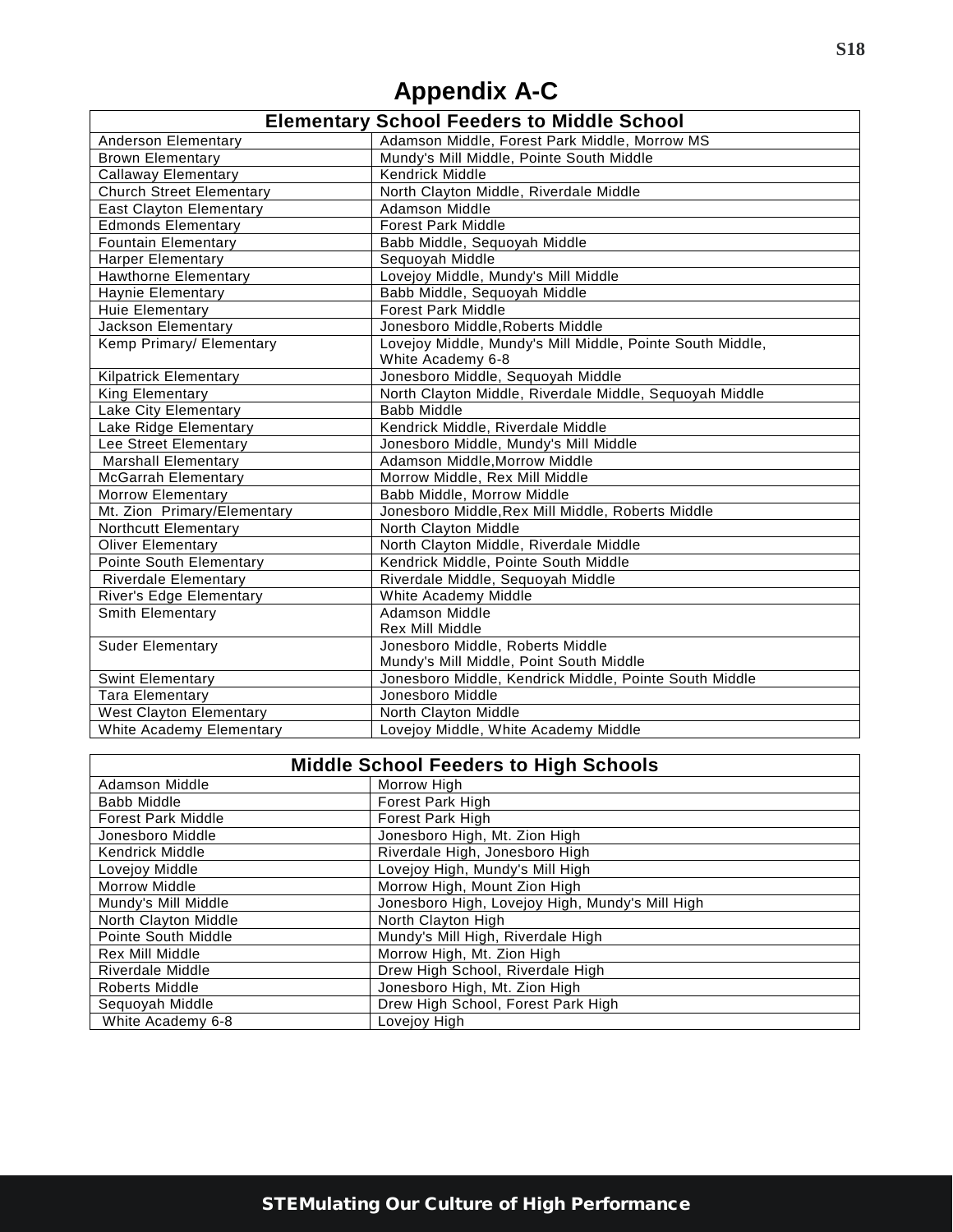| <b>School</b>                                                                                                                                                                                                                                                                                                                                                                                                                                                                                                                                                                                                                                                                                                                                                          | Coding<br><b>Experiences</b> | <b>STEM Integration</b><br>(GADOE STEM Rubric,<br><b>Robotics Clubs, The</b><br><b>Flying Classroom,</b><br>Project Lead the Way,<br>$etc.$ )?                                                   | <b>STEM</b><br><b>Information</b><br><b>Meeting</b><br>(GADOE) |
|------------------------------------------------------------------------------------------------------------------------------------------------------------------------------------------------------------------------------------------------------------------------------------------------------------------------------------------------------------------------------------------------------------------------------------------------------------------------------------------------------------------------------------------------------------------------------------------------------------------------------------------------------------------------------------------------------------------------------------------------------------------------|------------------------------|--------------------------------------------------------------------------------------------------------------------------------------------------------------------------------------------------|----------------------------------------------------------------|
| <b>Callaway Elementary</b><br><b>Church Street Elementary</b><br><b>Harper Elementary</b><br><b>Kemp Elementary</b><br>King Elementary<br>Lake Ridge Elementary<br>Lee Street Elementary<br>Northcutt Elementary<br><b>Oliver Elementary</b><br>Haynie Elementary<br><b>Marshall Elementary</b><br>Mt. Zion Elementary<br>Pointe South Elementary<br>Riverdale<br>Elementary<br>River's Edge Elementary<br><b>Tara Elementary</b><br><b>Swint Elementary</b><br>Smith Elementary<br><b>West Clayton Elementary</b><br>Jonesboro Middle<br><b>Kendrick Middle</b><br>North Clayton Middle<br><b>Pointe South Middle</b><br>Sequoyah Middle<br><b>Riverdale Middle</b><br>Lovejoy Middle<br><b>Forest Park Middle</b><br><b>Rex Mill Middle</b><br><b>Adamson Middle</b> |                              | The Flying Classroom<br>STEM+ Curriculum                                                                                                                                                         | All<br>(GADOE G. Lyons<br>or Felicia Cullars<br>2015-2016)     |
| Pointe South Middle School -<br>Engineering<br>North Clayton Middle School -<br>Engineering<br>Jonesboro Middle School -<br>Engineering<br>Adamson Middle School - Engineering<br>Haynie Elementary<br><b>Church Street Elementary</b><br>Rex Mill Middle School - STEM<br><b>Smith Elementary</b><br><b>Fountain Elementary</b><br>Forest Park High School<br><b>Brown ES</b>                                                                                                                                                                                                                                                                                                                                                                                         |                              | Project Lead the Way Grant<br>2016-2017<br>Reviewed rubric<br>Reviewed rubric<br>Offers a Biotech course<br><b>Application Completed</b><br><b>STEM Certification Process</b><br>- AdvancEd 2018 |                                                                |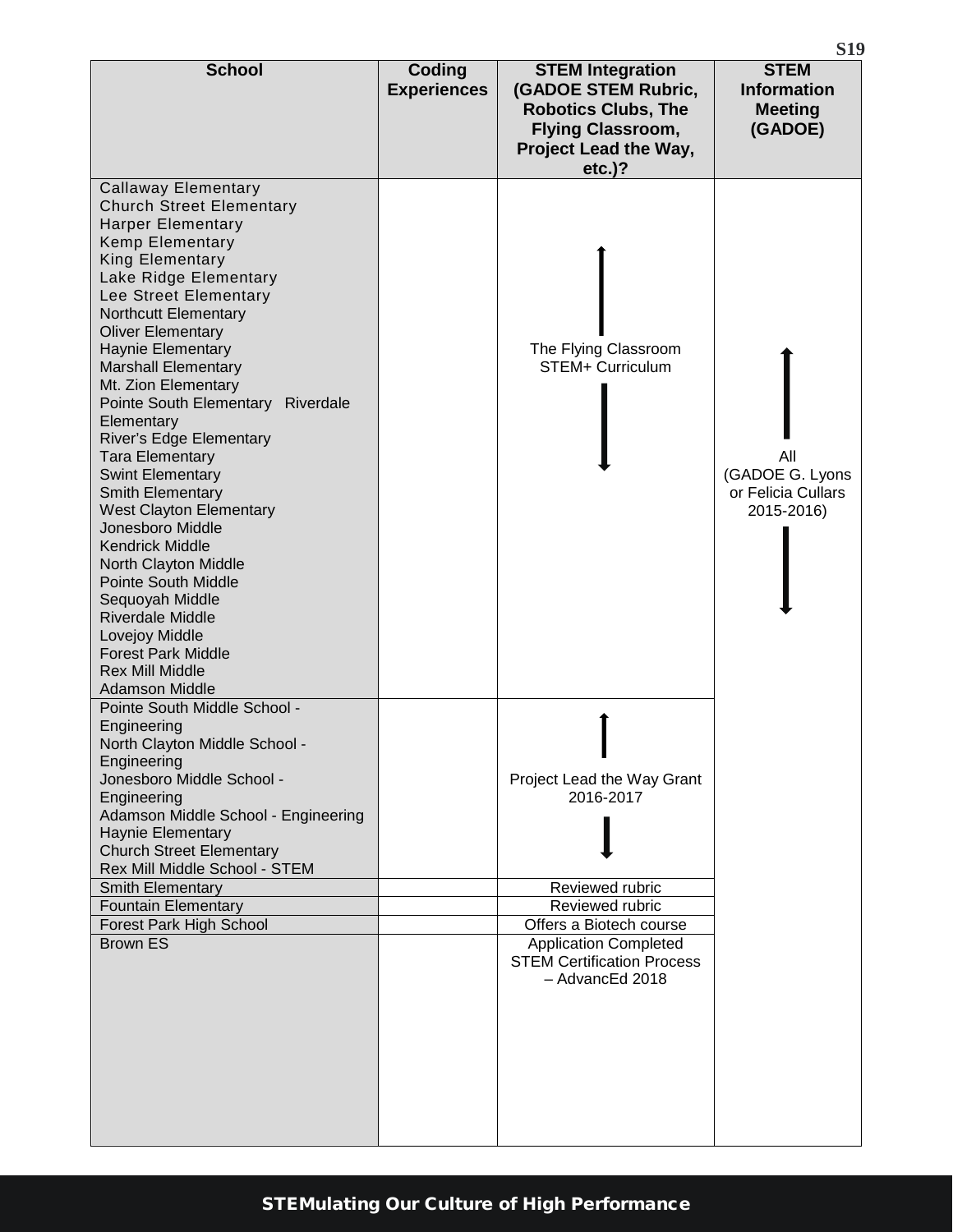| <b>School</b>                                                                                                                                                                                                                                                                                                                                                                                                                                   | Coding<br><b>Experiences</b> | <b>STEM Integration</b><br>(GADOE STEM Rubric,<br><b>Robotics Clubs, The</b><br><b>Flying Classroom,</b> | <b>STEM</b><br><b>Information</b><br><b>Meeting</b><br>(GADOE) |
|-------------------------------------------------------------------------------------------------------------------------------------------------------------------------------------------------------------------------------------------------------------------------------------------------------------------------------------------------------------------------------------------------------------------------------------------------|------------------------------|----------------------------------------------------------------------------------------------------------|----------------------------------------------------------------|
|                                                                                                                                                                                                                                                                                                                                                                                                                                                 |                              | Project Lead the Way,<br>$etc.$ )?                                                                       |                                                                |
| <b>Charles Drew High</b><br>(competed in robotics - GaTech)<br><b>Rex Mill</b><br>(made it to State)<br><b>MD Roberts</b><br>Lovejoy Middle<br><b>Babb Middle</b><br>Mundy's Mill Middle<br><b>Kendrick Middle</b><br>(made it to Super-Regionals)<br>N. Clayton Middle (made it to Super-<br>Regionals)<br>Mundy's Mill Middle<br>Jonesboro Middle<br><b>Brown Elementary</b><br>Smith Elementary<br>Tara Elementary (haven't competed<br>yet) |                              | <b>Robotics Club</b>                                                                                     | All<br>(GADOE G. Lyons<br>2015-2016                            |
| <b>Schools TBD:</b><br><b>Eddie White</b><br>Anderson<br>East Clayton<br>Arnold<br>Huie<br><b>McGarrah</b><br>Edmonds<br>Unidos<br><b>West Clayton</b><br>Hawthorne<br>Jackson<br>Kemp<br><b>Kemp Primary</b><br>Kilpatrick<br>Suder<br>Elite<br>Mount Zion High<br>Morrow High<br>Mundy's Mill High<br>North Clayton High<br>Jonesboro High<br>Riverdale High<br>Perry Center<br><b>Stilwell</b>                                               |                              |                                                                                                          |                                                                |
| <b>Brown ES</b><br>Smith ES<br><b>Fountain ES</b><br>Jackson ES<br><b>Elite Scholars MS</b><br><b>Adamson MS</b><br>Mundy's Mill MS<br><b>Rex Mill MS</b><br><b>Forest Park MS</b><br><b>MD Roberts MS</b><br><b>Eddie White MS</b><br>North Clayton MS<br><b>Charles Drew HS</b><br><b>Forest Park HS</b><br>Lovejoy HS                                                                                                                        | Stage 1/2                    | Coding Experiences (Clubs/Curriculum)                                                                    |                                                                |